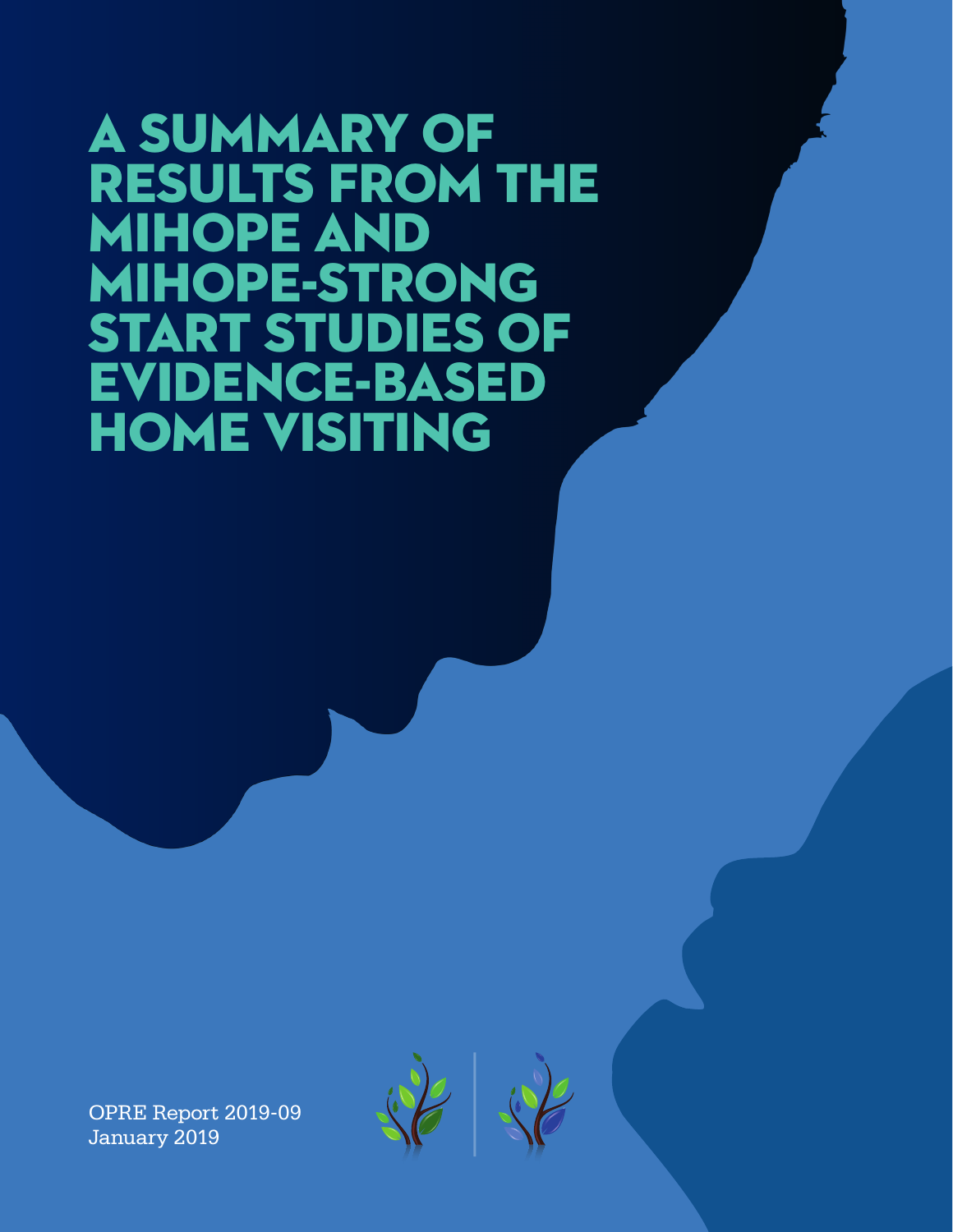# A summary of results from the MIHOPE and MIHOPE-Strong Start studies of evidence-based home visiting

**OPRE Report 2019-09 January 2019**

**Authors:** Charles Michalopoulos, Sarah Shea Crowne, Ximena A. Portilla, Helen Lee, Jill H. Filene, Anne Duggan, and Virginia Knox

#### **Submitted to:**

Nancy Geyelin Margie and Laura Nerenberg, Project Officers Office of Planning, Research, and Evaluation Administration for Children and Families U.S. Department of Health and Human Services

#### **Project Directors:**

Virginia Knox and Charles Michalopoulos, MDRC 200 Vesey Street New York, NY 10281

**Contract Number:** HHSP23320095644WC

This report is in the public domain. Permission to reproduce is not necessary.

Suggested citation: Charles Michalopoulos, Sarah Shea Crowne, Ximena A. Portilla, Helen Lee, Jill H. Filene, Anne Duggan, and Virginia Knox. (2019). *A Summary of Results from the MIHOPE and MIHOPE-Strong Start Studies of Evidence-Based Home Visiting*. OPRE Report 2019-09. Washington, DC: Office of Planning, Research, and Evaluation, Administration for Children and Families, U.S. Department of Health and Human Services.

Disclaimer: The views expressed in this publication do not necessarily reflect the views or policies of the Office of Planning, Research, and Evaluation, the Administration for Children and Families, or the U.S. Department of Health and Human Services.

This report and other reports sponsored by the Office of Planning, Research, and Evaluation are available at<http://www.acf.hhs.gov/opre>.











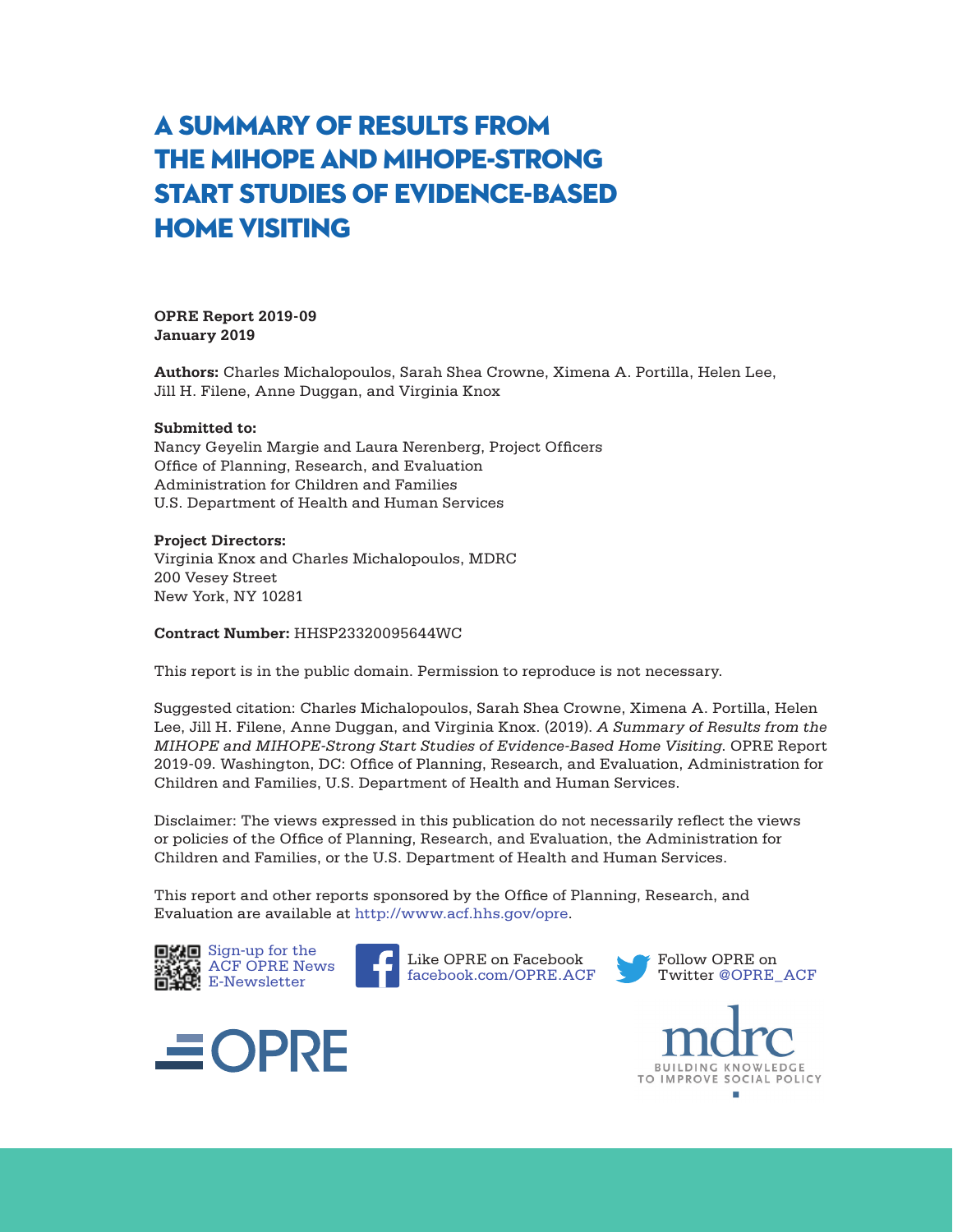### **OVERVIEW**

A healthy birth and positive experiences in early childhood can promote health and development. One approach that has improved outcomes for children and their parents is home visiting, which provides individually tailored support, resources, and information to expectant parents and families with young children. This brief summarizes recently published reports from two national studies of evidence-based early childhood home visiting: the Mother and Infant Home Visiting Program Evaluation (MIHOPE) and MIHOPE-Strong Start.

MIHOPE included 88 local programs that were funded through the Maternal, Infant, and Early Childhood Home Visiting program and that were operating one of four evidence-based models of home visiting: Early Head Start — Home-based option, Healthy Families America, Nurse-Family Partnership, and Parents as Teachers. The analysis for MIHOPE-Strong Start included 66 local home visiting programs for two of these models: Healthy Families America and Nurse-Family Partnership. While MIHOPE-Strong Start is focused on prenatal care and birth outcomes, MIHOPE is examining a broad range of outcomes. To provide reliable estimates of the effects of home visiting programs, families were randomly assigned to a local home visiting program or a control group who received information on other community services.

The main findings include the following:

- **• The home visiting programs in the studies were generally well implemented, with appropriate support in place to help home visitors administer the intended services.** This support included training for home visitors, supervision, structured parenting curricula, consultants to address specific family needs, and protocols for risk screening and referrals. However, the studies identified several ways that this support could be strengthened.
- **• MIHOPE found positive effects on some family outcomes but MIHOPE-Strong Start found little effect on birth outcomes and prenatal behaviors.** MIHOPE found positive effects across multiple outcome areas through the time children were about 15 months old. In contrast, MIHOPE-Strong Start found that the two evidence-based models that were examined had little effect on birth outcomes and prenatal behaviors. The findings from both studies are broadly consistent with results from previous studies of the evidence-based models of home visiting.

Previous studies of the four evidence-based home visiting models have found improvements in family outcomes after families have stopped receiving home visiting services. MIHOPE is therefore continuing to follow families as children age through kindergarten. The findings described in this brief represent only the first installment of information from MIHOPE on how home visiting improves outcomes for families and children.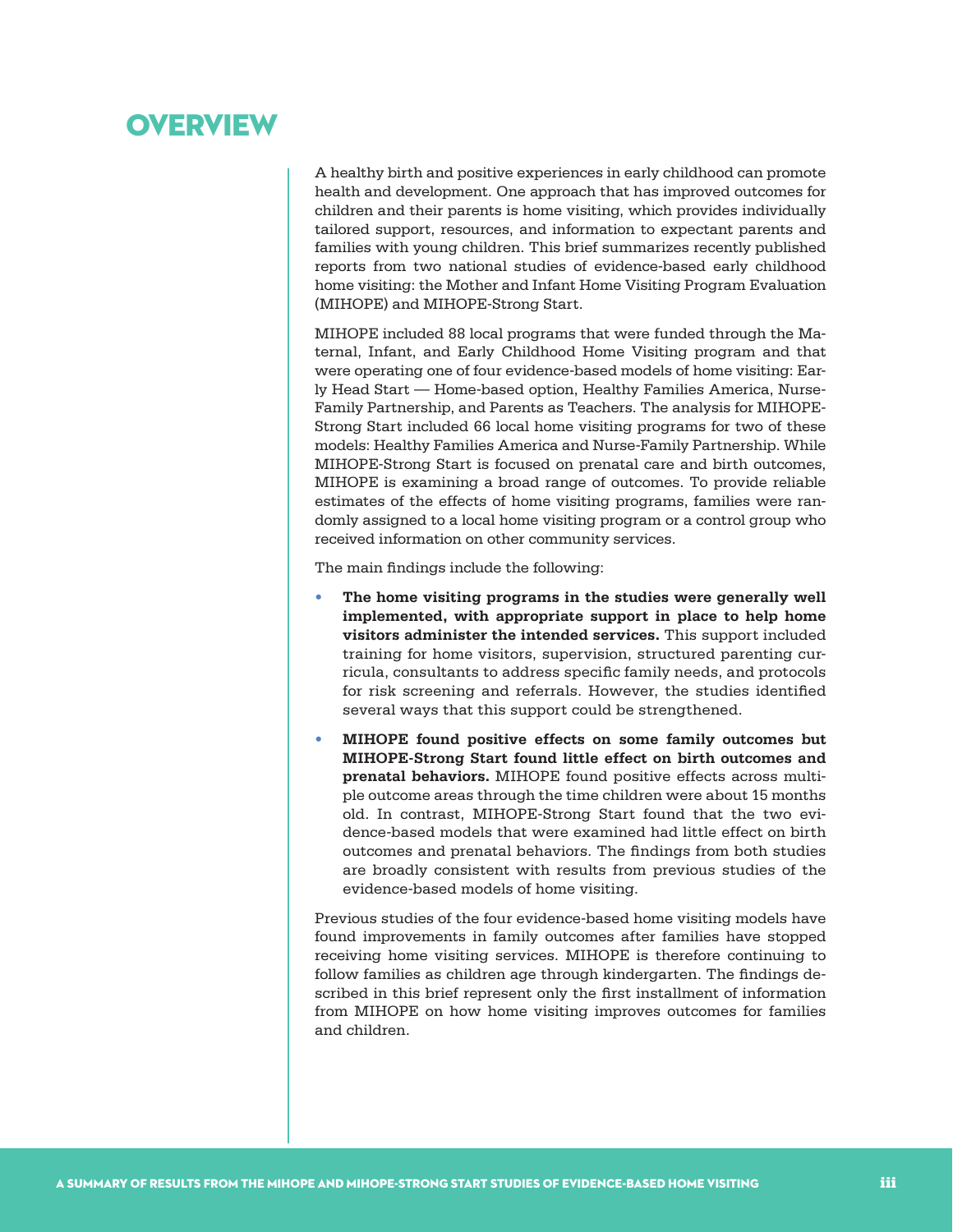# **CONTENTS**

| Overview                                                                                                                    | iii          |
|-----------------------------------------------------------------------------------------------------------------------------|--------------|
| List of Exhibits                                                                                                            | $\mathbf{v}$ |
|                                                                                                                             |              |
| A Summary of Results from the MIHOPE and<br>MIHOPE-Strong Start Studies of Evidence-<br>Based Early Childhood Home Visiting | 1            |
| References                                                                                                                  | 17           |
| Acknowledgments                                                                                                             | 19           |
| Funders                                                                                                                     | 20           |
|                                                                                                                             |              |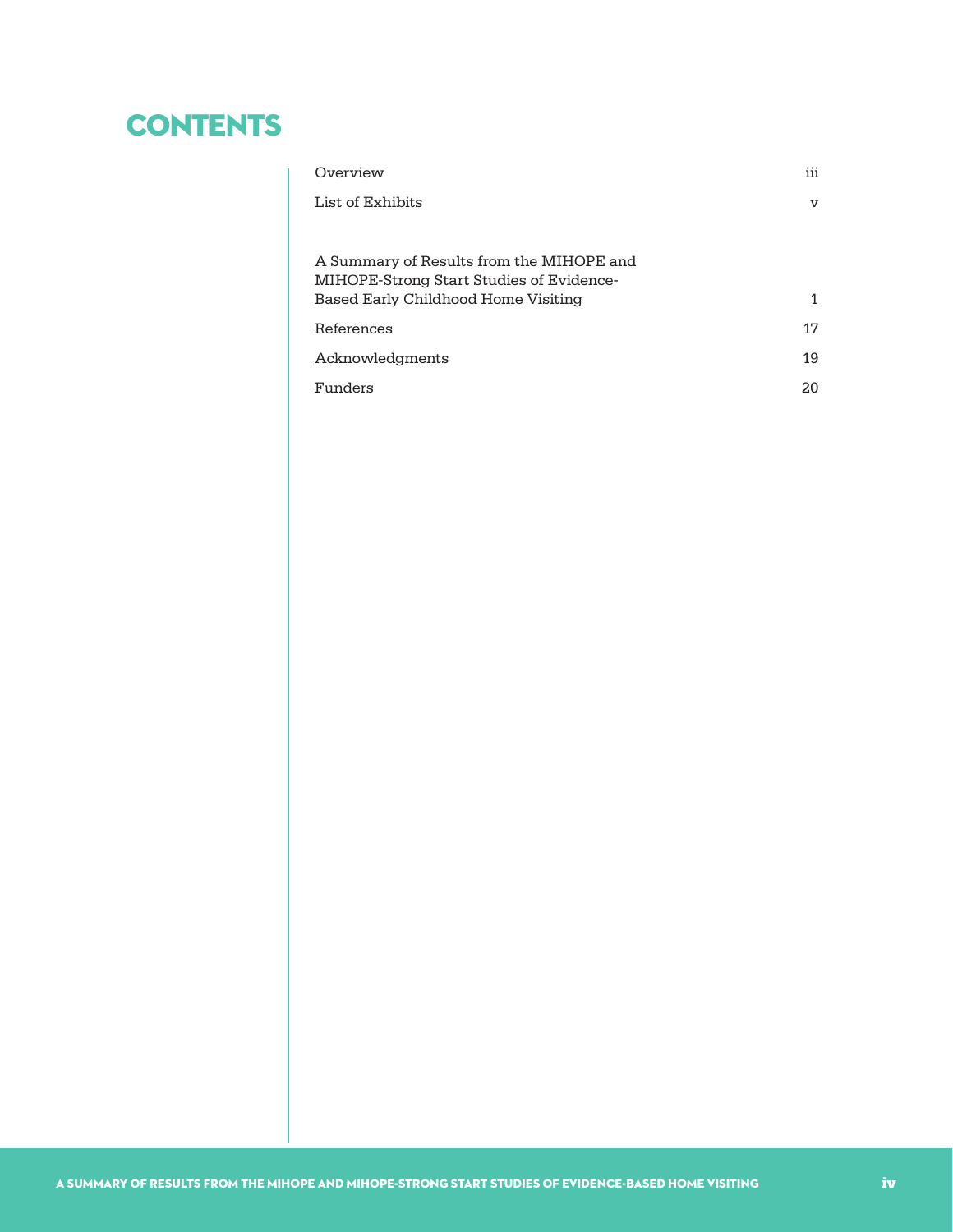# LIST OF EXHIBITS

#### Table

| ۰.<br>w<br>w | v |
|--------------|---|
|              |   |

| 1      | Summary of Estimated Effects on MIHOPE and<br>MIHOPE-Strong Start Confirmatory Outcomes,<br>by Outcome Area | 5   |
|--------|-------------------------------------------------------------------------------------------------------------|-----|
| Fiqure |                                                                                                             |     |
| 1      | Features of MIHOPE and MIHOPE-Strong Start                                                                  | 2   |
| 2      | Home Visiting Activities and Outcomes                                                                       | 4   |
| 3      | Estimated Effects on MIHOPE-Strong Start Confirmatory<br>Outcomes                                           | 11  |
| 4      | Estimated Effects on MIHOPE Confirmatory Outcomes                                                           | 12. |

#### Box

| Overview of MIHOPE and MIHOPE-Strong Start        |    |
|---------------------------------------------------|----|
| How to Read the Figures Showing Estimated Effects | 10 |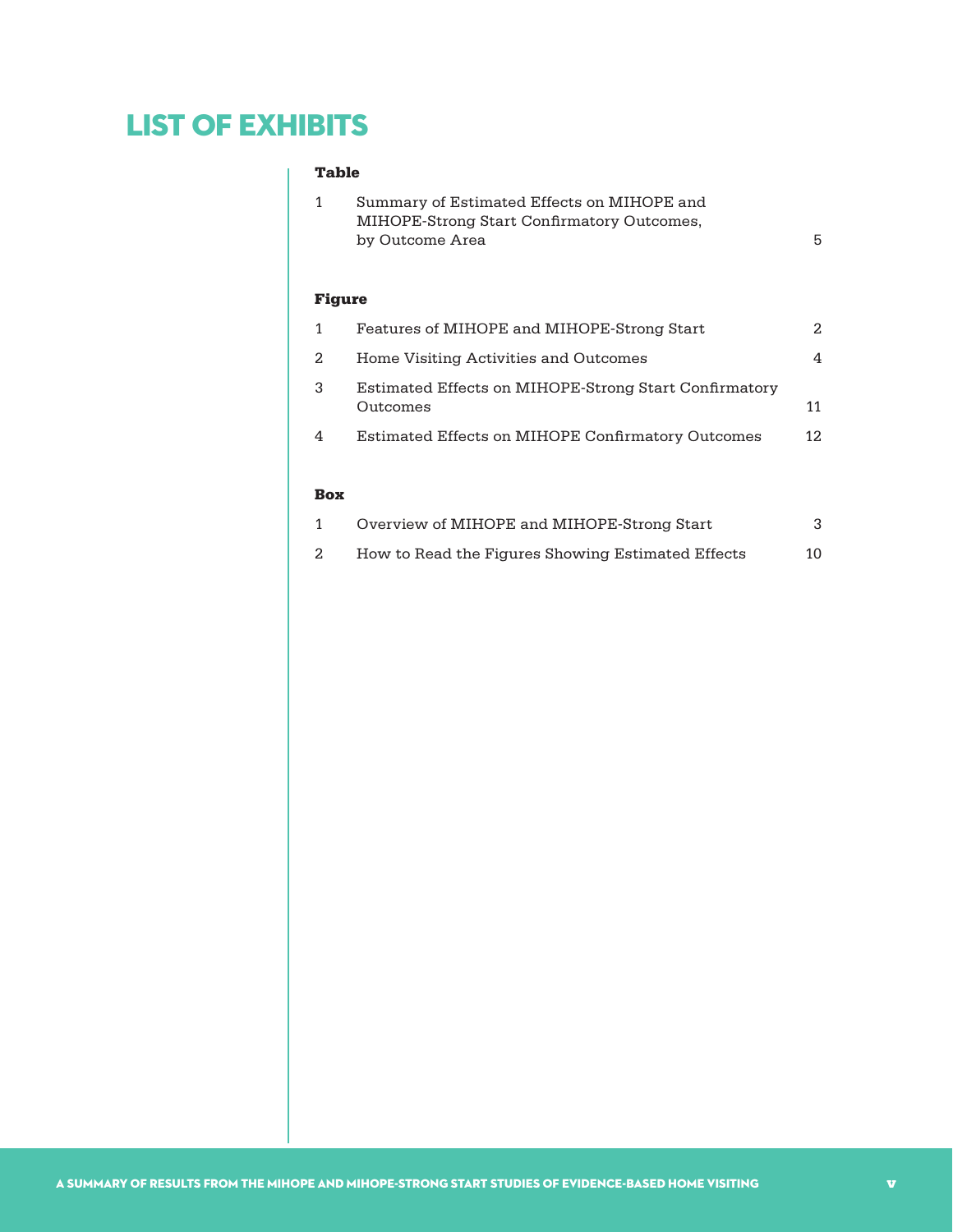## **FINDINGS**

### **A healthy birth and positive experiences in early childhood can set the stage for good health and development over the course of a person's life.**

One approach that has been found to improve outcomes for children and their parents is home visiting, which provides individually tailored support, resources, and information to expectant parents and families with young children. Home visiting aims to support the healthy development of infants and toddlers and to work with families to help ensure their well-being.

For decades, home visiting programs have been involved in studies of their effectiveness, and have used the results of those studies to refine their practices.<sup>1</sup> The two national studies of early childhood home visiting programs highlighted in this brief — the Mother and Infant Home Visiting Program Evaluation (MIHOPE) and MIHOPE-Strong Start — represent some of the most recent research on home visiting programs, and are the first to examine the effects across multiple models at a national scale. This brief summarizes findings recently published in three reports from these two studies.<sup>2</sup> Figure 1 compares the features of the two studies, and Box 1 provides additional background on the two studies.

In the four commonly used evidence-based models of early childhood home visiting discussed in this brief, $3$  home visitors and parents work together on three broad sets of activities: (1) identifying family strengths, needs, and interests; (2) ensuring that parents are informed and supported in areas of identified needs and interests; and (3) involving families in services available in the community by providing referrals to those services and coordinating with community service providers. Figure 2 summarizes the types of activities that home visitors and parents engage in during home visits and the outcomes that home visiting programs aim to affect.

The four models and the local agencies that implement them generally aim to improve outcomes in a wide range of areas, including maternal health, family economic self-sufficiency, intimate partner violence, positive parenting practices, and improved early childhood development. In addition, home visiting programs that serve pregnant women seek to improve birth outcomes by helping mothers receive adequate prenatal care and encouraging them to undertake healthy

<sup>1</sup> One source of information on the past research is the Home Visiting Evidence of Effectiveness review commissioned by the U.S. Department of Health and Human Services. See U.S. Department of Health and Human Services, "Home Visiting Evidence of Effectiveness" (n.d.).

<sup>2</sup> Duggan et al. (2018); Lee et al. (2019); Michalopoulos et al. (2019).

<sup>3</sup> As shown in Figure 2 and noted in Box 1, the four models are Early Head Start — Home-based option, Healthy Families America, Nurse-Family Partnership, and Parents as Teachers. Also as shown in the figure, MIHOPE is the legislatively mandated evaluation of the Maternal, Infant, and Early Childhood Home Visiting (MIECHV) program and all local programs included in the study received some funding from the MIECHV program. MIHOPE-Strong Start included local programs that served primarily Medicaid recipients; they were not required to be receiving MIECHV funds to be in the study.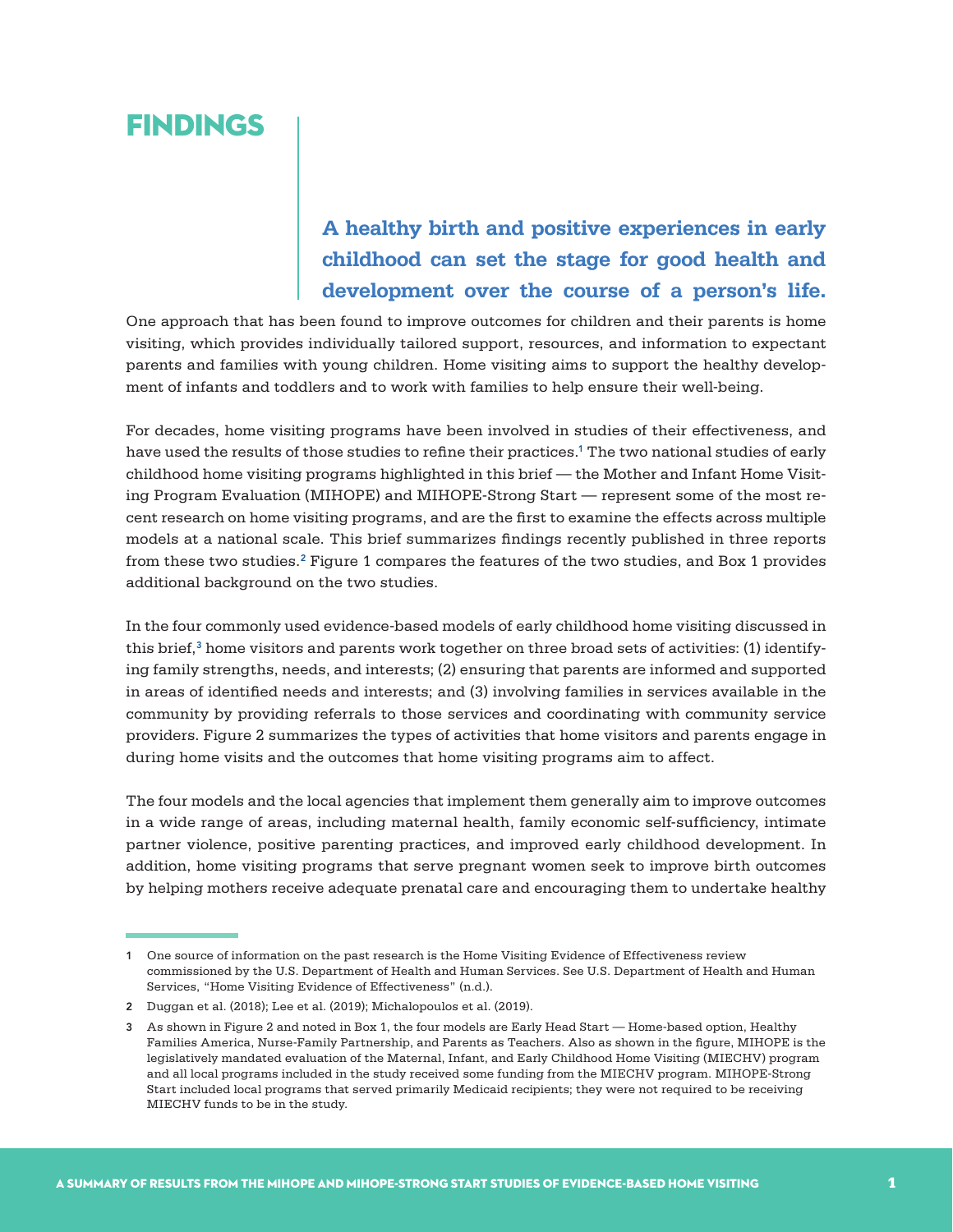#### Figure 1. Features of MIHOPE and MIHOPE-Strong Start

|                                      | <b>MIHOPE</b><br><b>Mother and Infant Home Visiting</b><br><b>Program Evaluation</b>                                                                                                | <b>MIHOPE-STRONG START</b><br><b>Mother and Infant Home Visiting</b><br><b>Program Evaluation-Strong Start</b>                                 |
|--------------------------------------|-------------------------------------------------------------------------------------------------------------------------------------------------------------------------------------|------------------------------------------------------------------------------------------------------------------------------------------------|
| Policy<br>context.                   | Legislatively mandated evaluation<br>of the Maternal, Infant, and Early<br>Childhood Home Visiting program                                                                          | Part of the Center for Medicare and<br>Medicaid Innovation's Strong Start for<br>Mothers and Newborns Initiative                               |
| Evidence-<br>based<br>models         | Early Head Start - Home-based option<br><b>Healthy Families America</b><br>Nurse-Family Partnership<br>Parents as Teachers                                                          | <b>Healthy Families America</b><br><b>Nurse-Family Partnership</b>                                                                             |
| Targeted<br>sample                   | Pregnant women or families with<br>children less than 6 months of age,<br>recruited from local programs funded<br>through the MIECHV program                                        | Pregnant women in the first 32 weeks<br>of their pregnancies, recruited from<br>local programs that served primarily<br>Medicaid beneficiaries |
| Focuses of<br>the impact<br>analysis | • Maternal and child health<br>• Child development<br>• Parenting and the home<br>environment<br>• Child maltreatment<br>• Intimate partner violence<br>• Economic self-sufficiency | • Prenatal, maternal, and infant<br>health                                                                                                     |
| Scope and<br>size of the<br>study    | 12 states and 88 local programs<br>receiving MIECHV funding,<br>and 4,229 families                                                                                                  | 17 states and 66 local programs<br>serving primarily Medicaid<br>recipients, and 2,900 families*                                               |

\*This total includes 1,845 families from 46 local programs who were recruited for MIHOPE but included in the MIHOPE-Strong Start impact analyses because they also met MIHOPE-Strong Start's eligibility criteria.

MIHOPE included only local programs that received MIECHV funding from their states. MIHOPE-Strong Start included both MIECHV-funded and non-MIECHV-funded programs.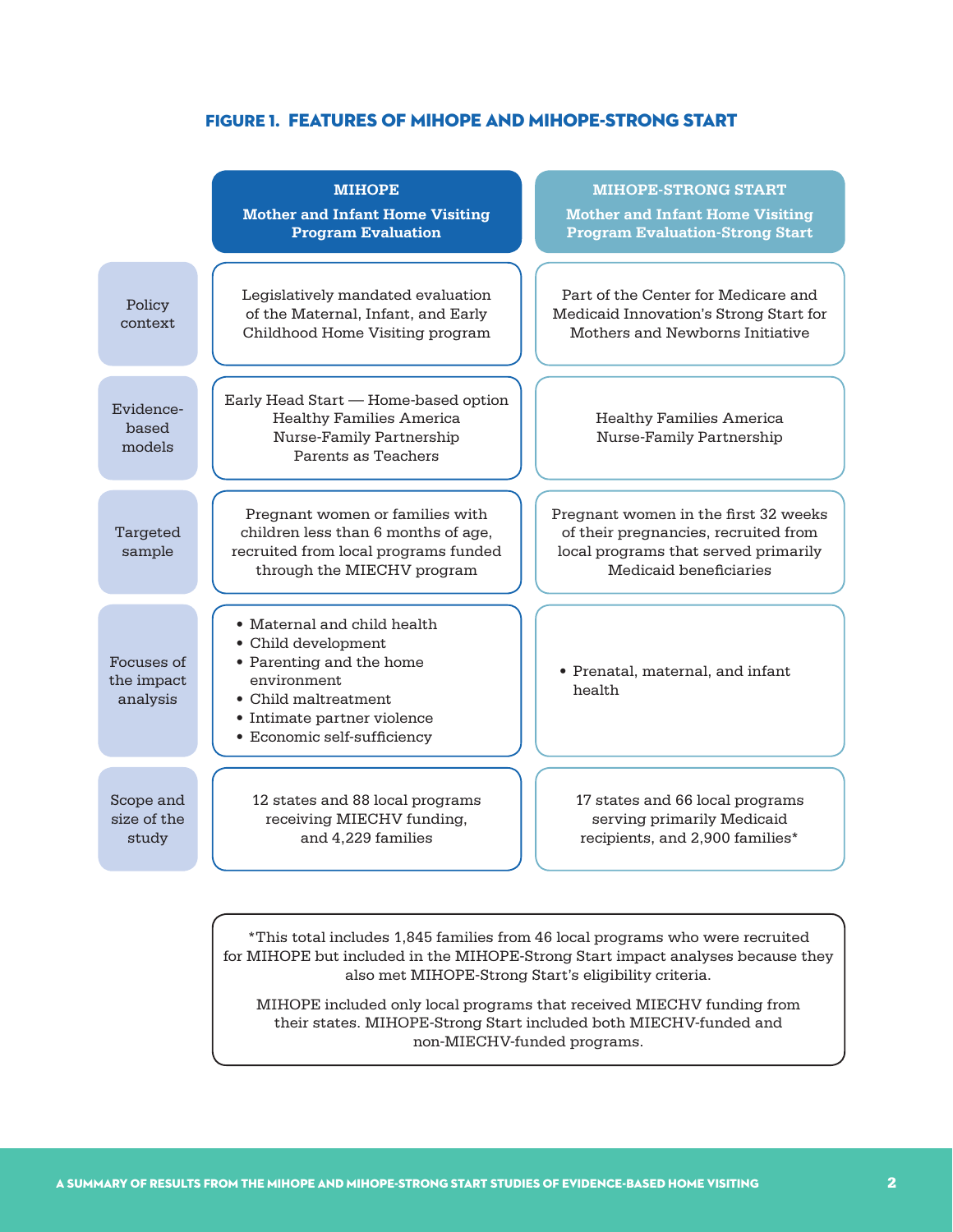#### Box 1. Overview of MIHOPE and MIHOPE-Strong Start

The Mother and Infant Home Visiting Program Evaluation (MIHOPE) and MIHOPE-Strong Start are national evaluations of evidence-based early childhood home visiting. MIHOPE was launched in 2011 by the Administration for Children and Families (ACF) within the U.S. Department of Health and Human Services, in collaboration with the Health Resources and Services Administration (HRSA). MIHOPE-Strong Start was launched in 2012 by ACF in collaboration with HRSA and the Center for Medicare and Medicaid Innovation of the Centers for Medicare and Medicaid Services. While MIHOPE is the legislatively mandated evaluation of the Maternal, Infant, and Early Childhood Home Visiting (MIECHV) program, MIHOPE-Strong Start was part of the Strong Start for Mothers and Newborns Initiative. MDRC is conducting both studies for the federal government in partnership with James Bell Associates, Johns Hopkins University, and Mathematica Policy Research. The University of Georgia and Columbia University are also collaborating on MIHOPE.

MIHOPE is studying the four evidence-based models chosen by 10 or more states in their fiscal year 2010-2011 plans for MIECHV funds. These models are Early Head Start — Home-based option, Healthy Families America, Nurse-Family Partnership, and Parents as Teachers. MIHOPE-Strong Start includes Healthy Families America and Nurse-Family Partnership, the models with evidence of improvements in birth outcomes when MIHOPE-Strong Start was launched. Both studies included women who had been identified by a local home visiting program as eligible and interested in home visiting services, who were 15 or older, and who spoke English or Spanish well enough to provide informed consent and complete a survey. While MIHOPE includes women who were pregnant or had children under 6 months old, MIHOPE-Strong Start was limited to pregnant women in the first 32 weeks of their pregnancies.

MIHOPE and MIHOPE-Strong Start used a rigorous research design to assess the effectiveness of home visiting services. Families recruited into the two studies were randomly assigned either to an evidence-based home visiting program or to a control group who was given information on other services available in the community. Random assignment was intended to ensure that the two groups were similar in all respects when they entered the studies except that one had immediate access to evidence-based home visiting. Following best practices in a random assignment study, the effects of being assigned to receive evidence-based home visiting are estimated by comparing outcomes for the entire program and control groups. Both studies also collected extensive information about home visiting service implementation to describe the families served, the policies and support in place for home visitors to provide services, the quantity and content of the actual services provided to families, and the ways those services varied.

For more information on MIHOPE, see U.S. Department of Health and Human Services (2017a). For more information on MIHOPE-Strong Start, see U.S. Department of Health and Human Services (2017b).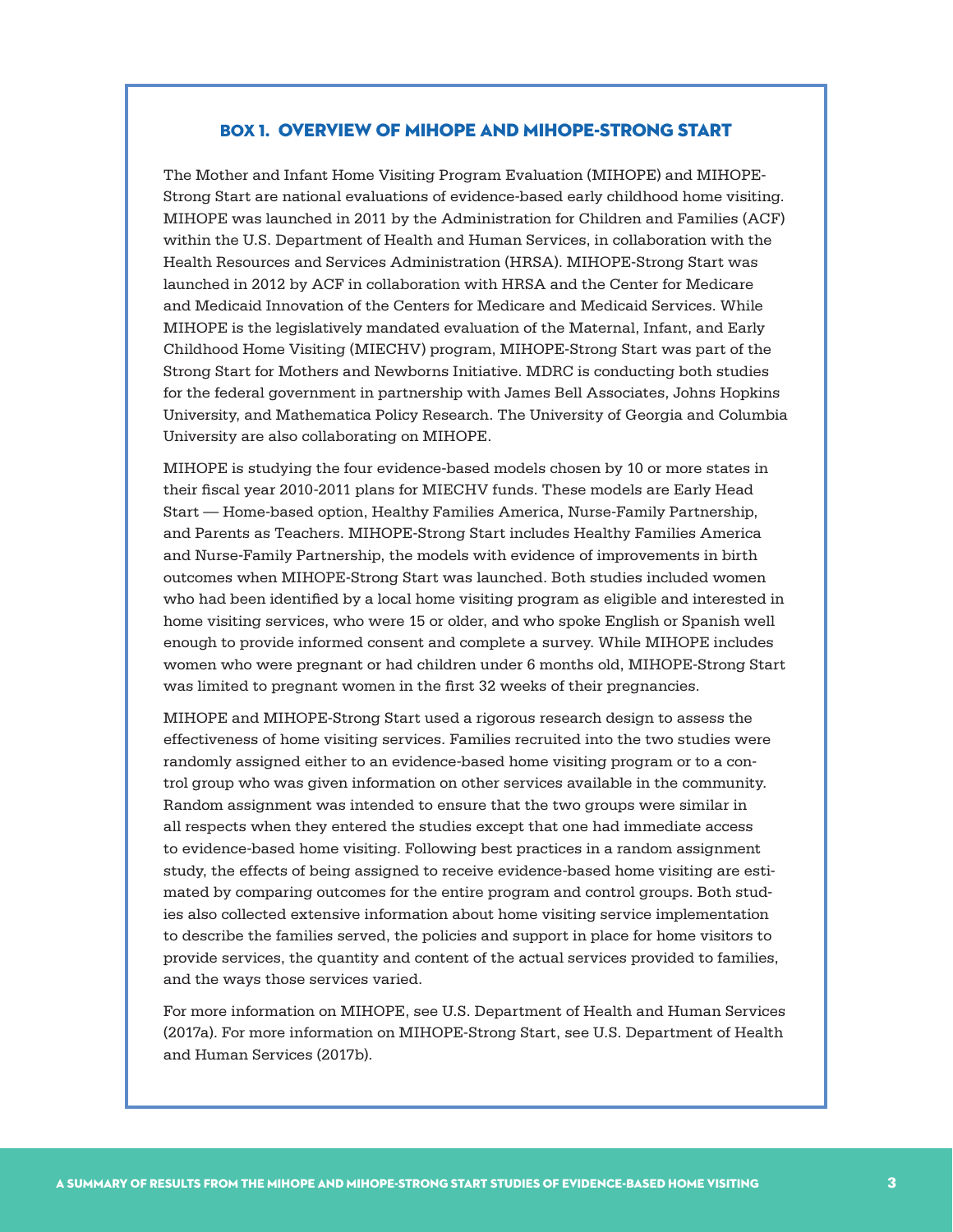#### Figure 2. Home Visiting Activities and Outcomes



SOURCES: Early Head Start Parent, Family, and Community Engagement (PFCE) Framework, Healthy Families America logic model, Nurse-Family Partnership logic model, and Parents as Teachers logic model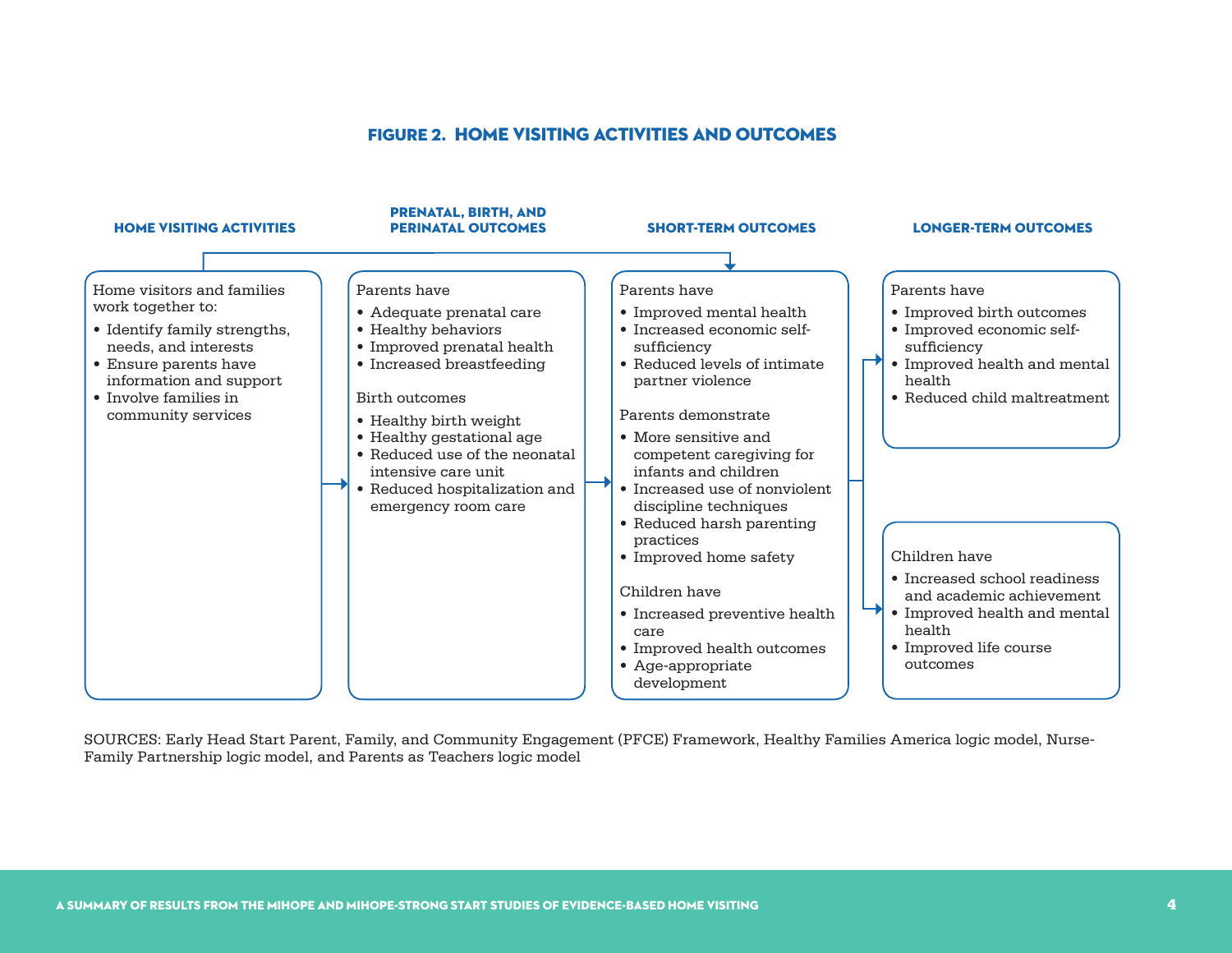behaviors. By trying to improve a broad range of child and family outcomes in the short term, home visiting services are intended to lead to improvements in outcomes across a broad range of areas in the long term as well.

The findings from MIHOPE and MIHOPE-Strong Start include the following:

- **• The home visiting programs that participated in the studies were generally implemented well, with appropriate support in place to help home visitors administer the intended services.** This support included training for home visitors in a wide range of relevant topics, supervision, structured parenting curricula, consultants for specialized services, protocols for risk screening and referrals, and administrative forms of support such as management information systems. In addition, the evaluations found that home visitors tailored services to families' needs to some extent. For example, they were more likely to discuss topics such as substance use, mental health, and intimate partner violence when families had needs in those areas, and were also more likely to provide referrals for relevant services in the community. But they did not have discussions with or make referrals for all families that the studies identified as having those needs.
- **• MIHOPE found positive effects on some family outcomes, but MIHOPE-Strong Start found little effect on birth outcomes and prenatal health behaviors (see Table 1).** MIHOPE, which

| <b>OUTCOME AREA</b>                   | <b>MIHOPE</b>                                          | <b>MIHOPE-STRONG START</b>                                 |
|---------------------------------------|--------------------------------------------------------|------------------------------------------------------------|
| Prenatal, maternal, and infant health | 1 outcome examined, 0<br>significant estimated effects | 5 outcomes examined,<br>0 significant estimated<br>effects |
| Family economic self-sufficiency      | 1 outcome examined, 0<br>significant estimated effects | Not examined                                               |
| Intimate partner violence             | No confirmatory outcomes                               | Not examined                                               |
| Parenting skills                      | 2 outcomes examined, 1<br>significant estimated effect | Not examined                                               |
| Child maltreatment                    | 2 outcomes examined, 1<br>significant estimated effect | Not examined                                               |
| Child health                          | 4 outcomes examined, 1<br>significant estimated effect | 3 outcomes examined.<br>0 significant estimated<br>effects |
| Child development                     | 2 outcomes examined, 1<br>significant estimated effect | Not examined                                               |

#### Table 1. Summary of Estimated Effects on MIHOPE and MIHOPE-Strong Start Confirmatory Outcomes, by Outcome Area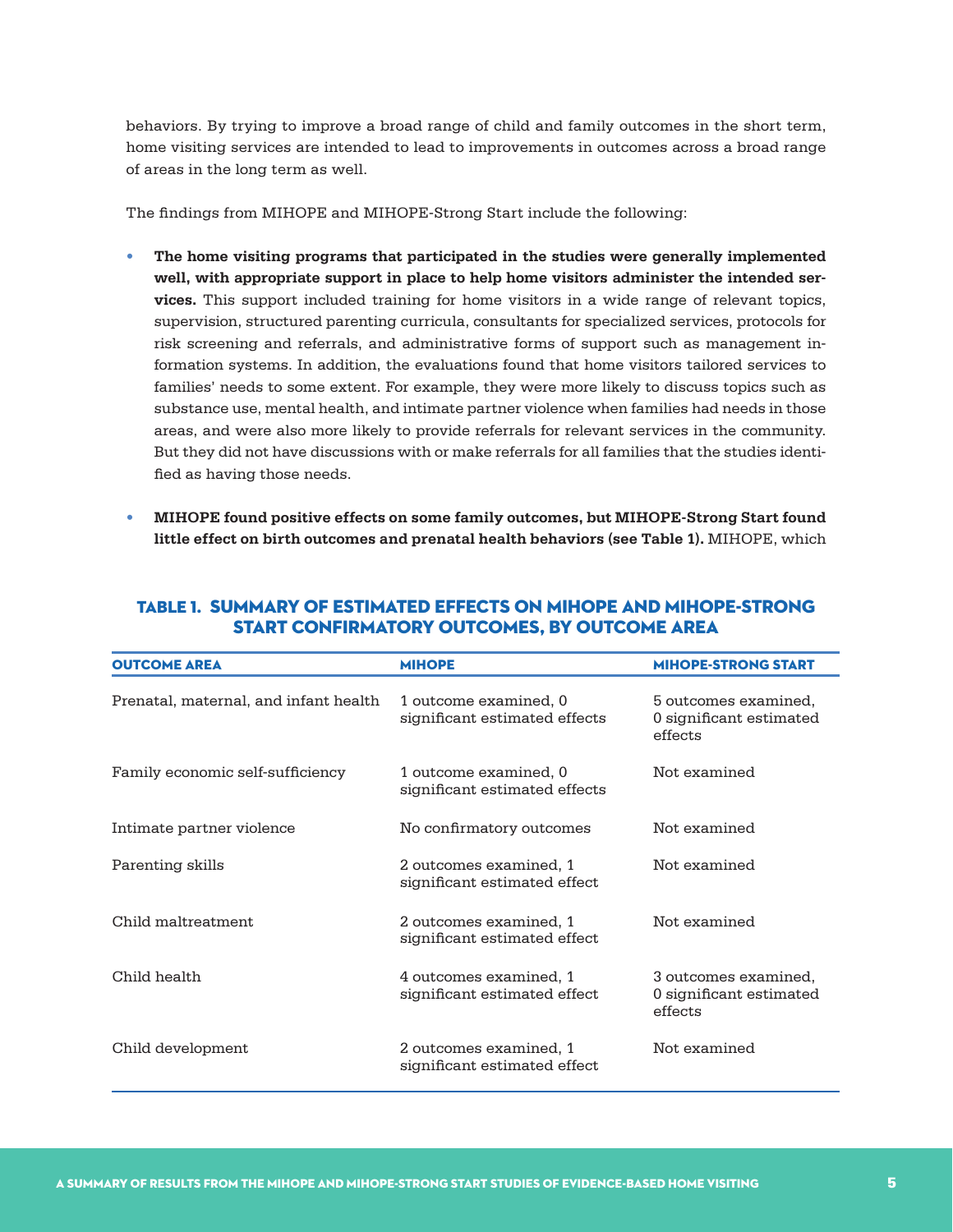examined a broad range of outcomes across four evidence-based models through the time children were 15 months old, found positive effects across multiple outcome areas. MIHOPE-Strong Start, however, found little effect on the more focused set of outcomes it examined (birth outcomes and prenatal behaviors) for the two evidence-based models it studied.

These findings are discussed in more detail in the next two sections. The brief concludes with some implications for the home visiting field.

### Implementation Research

MIHOPE addressed gaps in the field's knowledge about evidence-based home visiting programs; for example, there was relatively little information on the implementation of the programs. Since past studies of home visiting have rarely reported detailed information on the support provided to home visitors and the services provided to families, it has been difficult to know when weak effects have been due to problems of implementation. The MIHOPE implementation research included information on home visitors and families enrolled in 88 local programs to describe who was served, the ways that home visitors were supported in providing services, the quantity and content of services provided to families, and the ways those services varied depending on the characteristics of families, home visitors, and local programs. The MIHOPE-Strong Start implementation research provided similar information on home visitors and families in 66 local programs (including 48 of the local programs studied in MIHOPE).<sup>4</sup> Both studies also provided information about the broader context in which these home visiting programs operated, such as the MIECHV program and states' efforts to promote prenatal health and positive birth outcomes.

#### Who Was Served?

**• Local programs participating in the studies served families with high levels of socioeconomic risk and other risks.** Most mothers were young, more than a third had not graduated from high school, and more than half had run out of food or had worried about running out of food in the previous year. Most lived in households that received public assistance. Mothers exhibited a variety of other risks that could affect their children's health and development; for example, over a third reported depressive symptoms and about one-fifth reported symptoms of anxiety.

#### How Were Home Visitors Supported in Their Work?

**• Home visitors participating in these studies typically reported having many forms of support in place for program implementation.** This support included training and supervision, which are discussed in more detail below. It also included structured parenting cur-

<sup>4</sup> Of the 66 local programs that participated in MIHOPE-Strong Start, 18 participated only in MIHOPE-Strong Start, 2 recruited families for both MIHOPE and MIHOPE-Strong Start, and 46 recruited families for MIHOPE who were included in the MIHOPE-Strong Start impact analyses because they met MIHOPE-Strong Start's eligibility criteria.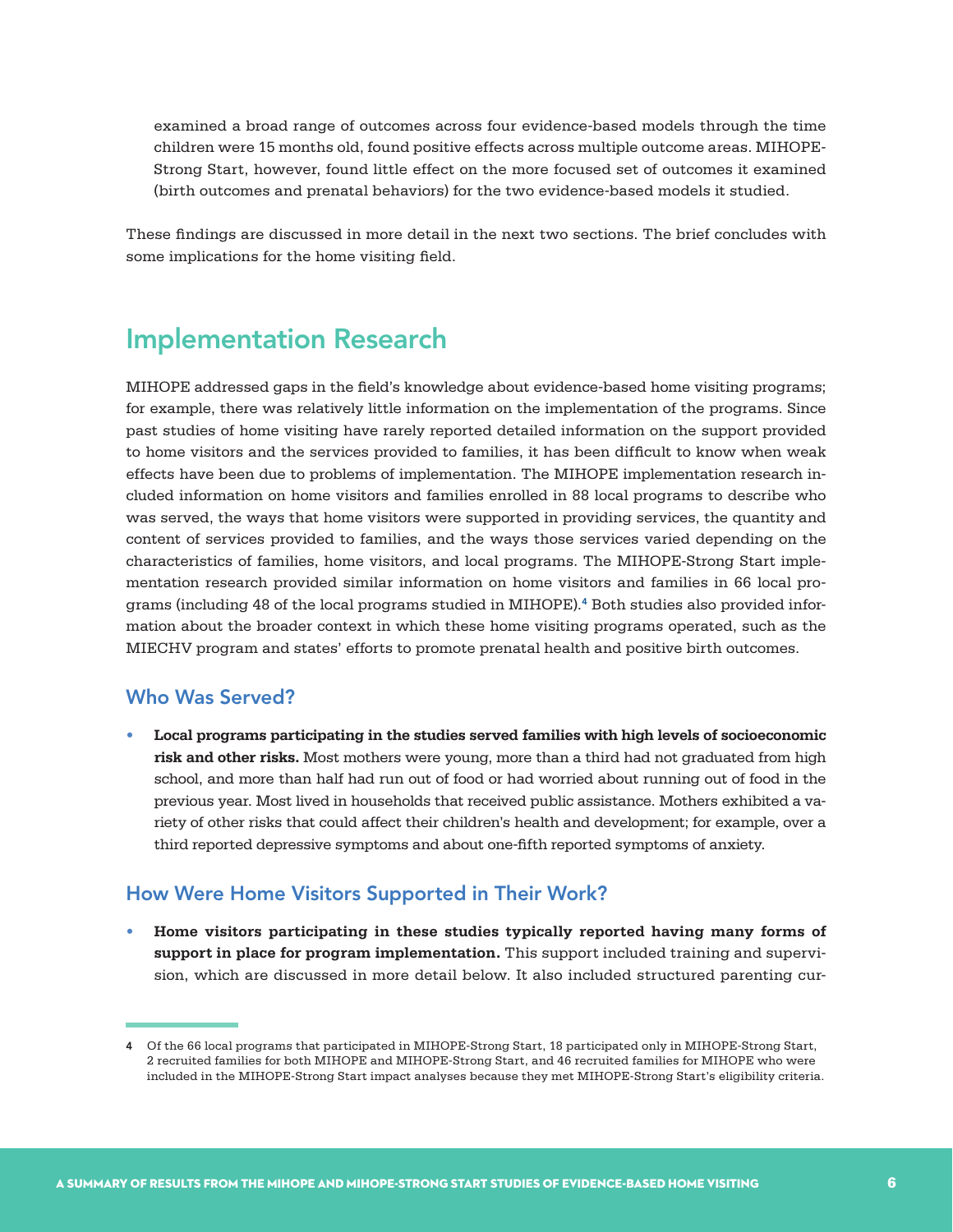ricula to guide visits with families, access to professional consultants who provided advice to home visitors and direct services to families, protocols for screening families and making referrals to services in the community, and administrative forms of support such as management information systems. In MIHOPE, home visitors generally reported feeling more supported in the areas of child development and positive parenting than in areas such as maternal mental health or intimate partner violence. In both studies, home visitors working with pregnant women felt well supported in improving prenatal care and promoting healthy behaviors during pregnancy.

Past studies on human services programs have shown that well-structured support for program implementation improves service delivery and program effectiveness.<sup>5</sup> In MIHOPE, two important forms of support that were studied in depth were training and supervision.

- o **Home visitors participating in MIHOPE reported receiving frequent training.** On average, home visitors reported spending more than 8 hours per month in training, which is more than was expected by the evidence-based models. (The models' expectations for training ranged from 3 to 36 hours per year, with some models specifying that less training was needed as home visitors grew more experienced.) The most common training topics were child development, positive parenting behavior, child maltreatment, child preventive care, and mental health or stress. Training typically did not include role playing to practice new skills, a feature that has been shown to be important for building skills and improving program effectiveness.<sup>6</sup>
- o **Home visitors participating in MIHOPE received fewer hours of individual supervision than specified by the evidence-based models.** When specified, model expectations for supervision varied in both session length and frequency; they ranged from 2 hours per month to 1 to 1.5 hours per week. When sessions were held, they were typically as long as the models expected them to be, but they were not held as often as expected in some cases. In addition, over the course of a year, a third of home visitors were not directly observed in visits with families, even though the models expected them to be observed from one to three times per year. As a result, home visitors may not have received as many suggestions or comments from supervisors as anticipated to help them improve how they delivered services.

#### What Services Did Families Receive?

**• More than 80 percent of mothers received at least one home visit.** In MIHOPE, 17 percent never participated in a visit and in MIHOPE-Strong Start, 14 percent never participated. These proportions are consistent with those seen in past studies.<sup>8</sup>

8 Duggan et al. (1999); Wagner et al. (2003).

<sup>5</sup> Casillas, Fauchier, Derkash, and Garrido (2016); Fixsen et al. (2005).

<sup>6</sup> Casillas, Fauchier, Derkash, and Garrido (2016).

<sup>7</sup> As noted in Box 1, families enrolled in the two studies were randomly assigned to a program group who could receive evidence-based home visiting or a control group who was given information on other community services. This section discusses services received by families in the program groups.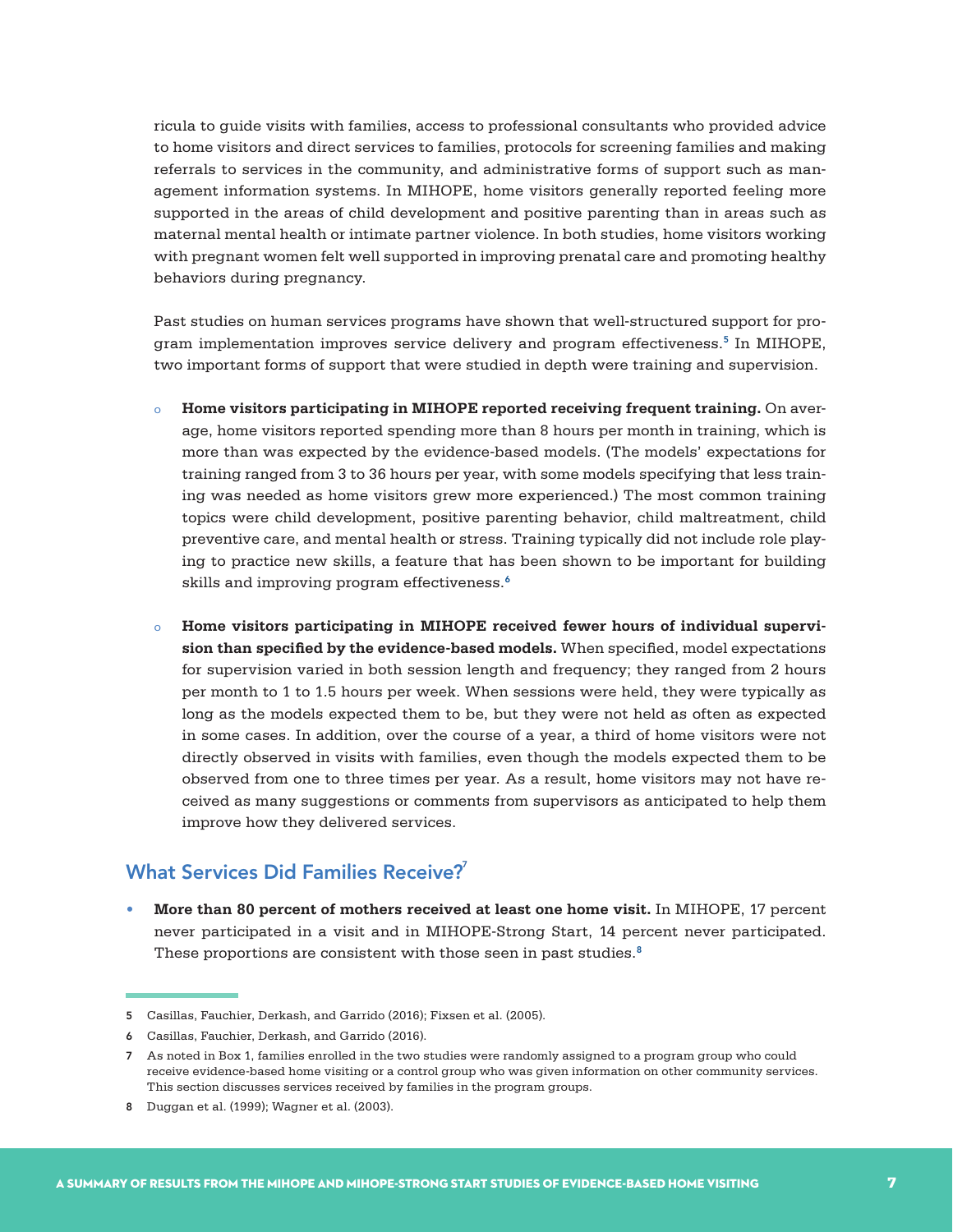- **• Mothers participating in these studies discussed many outcome-specific topics with their home visitors in each visit.** The most frequently discussed topics were child development and positive parenting behavior. Prenatal health and birth outcomes were discussed with nearly every woman who enrolled during pregnancy.
- **• Families participated in home visiting for less time and received fewer visits than expected by the evidence-based models, but received a similar number of visits as have been seen in past studies of the models.** In MIHOPE, families participated in home visiting for an average of eight months in the first year of services. In MIHOPE-Strong Start, families who received at least one home visit during pregnancy received an average of about eight home visits prenatally and participated for almost four months before the infant's birth, on average. Although the evidence-based models included in MIHOPE and MIHOPE-Strong Start expect families to stay enrolled until at least a child's second birthday, only about half of families were participating at the time of the child's first birthday in both studies. About 60 percent of families received at least half as many visits as their evidence-based models expected, which is a somewhat lower percentage than that seen in past studies.<sup>9</sup>
- **• Families participating in MIHOPE stayed engaged in home visiting for varying lengths of time. The families who participated in home visiting for the shortest amount of time tended to be those with more socioeconomic and health-related risk factors.** About 28 percent of families left MIHOPE home visiting programs within six months, while about 55 percent of families were still receiving about two visits per month on average after a year. The families who left early tended to be younger, have poorer self-rated health, and be less educated, on average, than families who stayed in the programs.
- **• Some home visitors said that it was especially challenging to address topics that may be perceived as sensitive, such as mental health and intimate partner violence.** Although most home visitors reported having received training in these areas, they also stated in qualitative interviews that often mothers would not open up about these problems until home visitors had earned their trust. In addition, when home visitors did identify these issues, they sometimes had difficulty engaging mothers in the full range of other home visiting services because these risks overshadowed other goals.
- **• MIHOPE provides some evidence that home visitors are tailoring services to family needs to some extent.** Home visitors were more likely to discuss topics such as substance use, mental health, and intimate partner violence with families whom the study identified through surveys and assessments as likely to need services in these areas, compared with other families. They were also more likely to provide appropriate referrals to families with these needs. Other forms of support for implementation also influenced the delivery of services related to some of these sensitive topics. For example, home visitors who had received training in these areas or whose local programs had formal protocols for screening addressed these issues with families more often than home visitors without such training or whose local programs did not have formal screening protocols.

<sup>9</sup> Boller et al. (2014).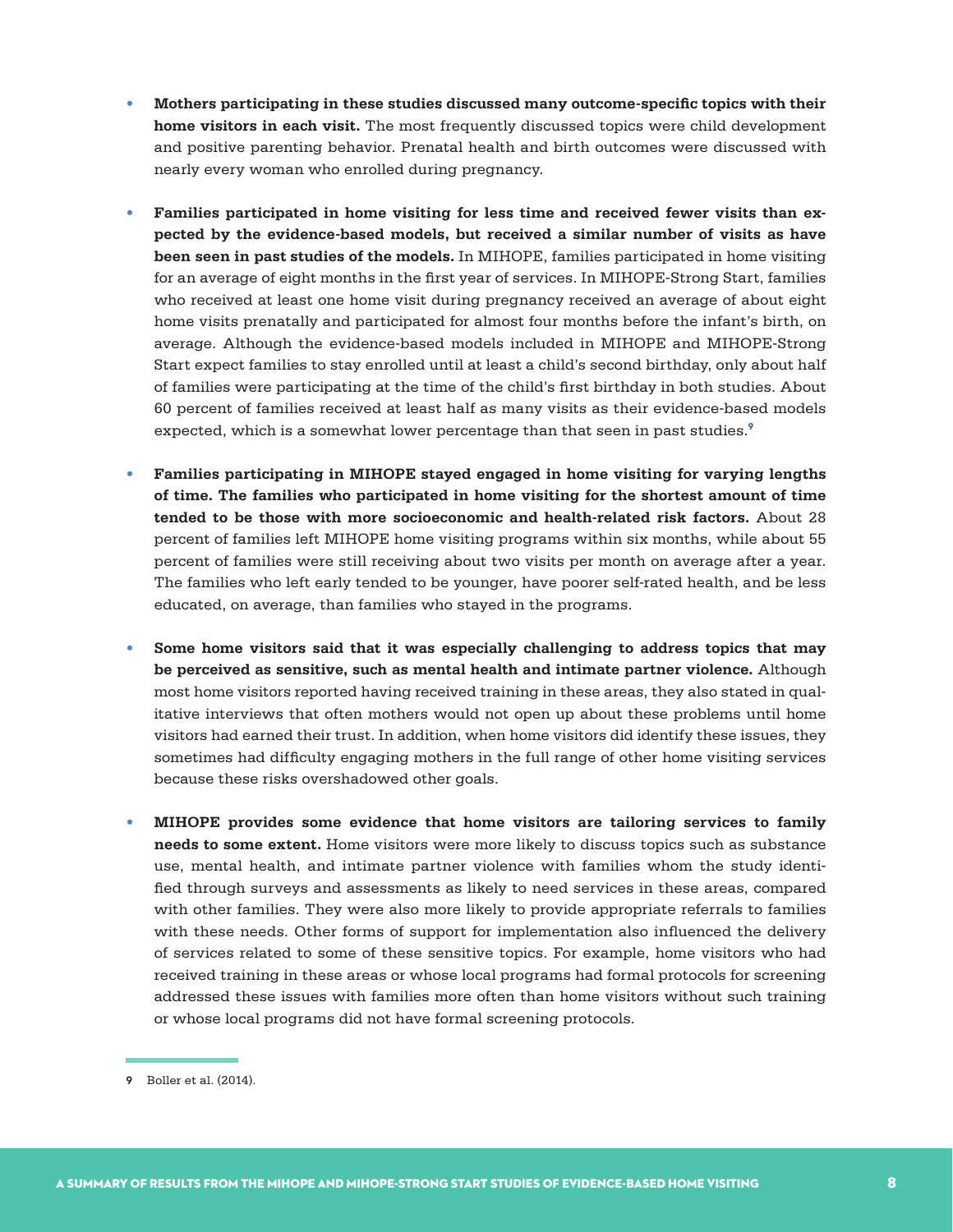#### What Was the Broader Context for Home Visiting Programs?

**• Home visiting programs operated in the context of activities supported by the federal government and state efforts to promote prenatal care and improve birth outcomes.** Local programs participating in MIHOPE were all funded by state programs that received awards through the MIECHV program. The legislation that authorized the MIECHV program specifies domains where home visiting should improve outcomes, such as prenatal, maternal, and newborn health.<sup>10</sup> Local programs participating in MIHOPE-Strong Start operated among the many state efforts that existed to promote prenatal health and positive birth outcomes, including Medicaid incentives to promote prenatal care attendance, initiatives to reduce racial disparities in rates of preterm birth, and prenatal smoking-cessation campaigns, as reported in a MIHOPE-Strong Start qualitative substudy.<sup>11</sup>

### Estimated Effects on Family Outcomes

As shown in Figure 1, MIHOPE included 4,229 families and the MIHOPE-Strong Start analysis included 2,900 families (1,845 of whom were recruited for MIHOPE but who also met the criteria for being enrolled in MIHOPE-Strong Start). Families in both studies were randomly assigned either to an evidence-based home visiting program or to a control group who was given information about other relevant services in the community. Because families were randomly assigned to the two groups, they were expected to be similar in all respects other than their access to home visiting. As a result, any differences that emerged between them can reliably be attributed to the program group's access to evidence-based home visiting.<sup>12</sup>

Because home visiting services can affect a variety of outcomes, the studies examined many outcomes. To try to reduce the chance of a "false positive" finding (that is, a finding that suggests home visiting is effective when it is not), the studies emphasized a limited set of prespecified outcomes based on a review of the existing evidence, the policy relevance of those outcomes, and the instruments and data available to measure them.<sup>13</sup> These outcomes are referred to as "confirmatory." Other outcomes that were examined were considered "exploratory" because the past empirical evidence and theoretical links to home visiting did not clearly suggest that the home visiting models being studied would affect these outcomes. Because there are many exploratory outcomes, Figures 3 and 4 show results only for the confirmatory outcomes,

<sup>10</sup> In 2010, Congress authorized the MIECHV program by enacting section 511 of the Social Security Act (42 U.S.C. § 711). Subsequently enacted laws extended funding for the program through fiscal year 2022.

<sup>11</sup> Sparr et al. (2017).

<sup>12</sup> Following best practices in a random assignment study, all estimates compare all program group members (including those who received no home visiting) with all control group members (even though some did receive home visiting). As a result, estimated effects represent the difference between having immediate access to evidence-based home visiting and having access to whatever other types of home visiting were available in the community.

<sup>13</sup> The analysis plan for MIHOPE, including the prespecified outcomes, was reviewed by an advisory committee to the Secretary of Health and Human Services and is available online. See U.S. Department of Health and Human Services (2016). Both studies were also registered at ClinicalTrials.gov.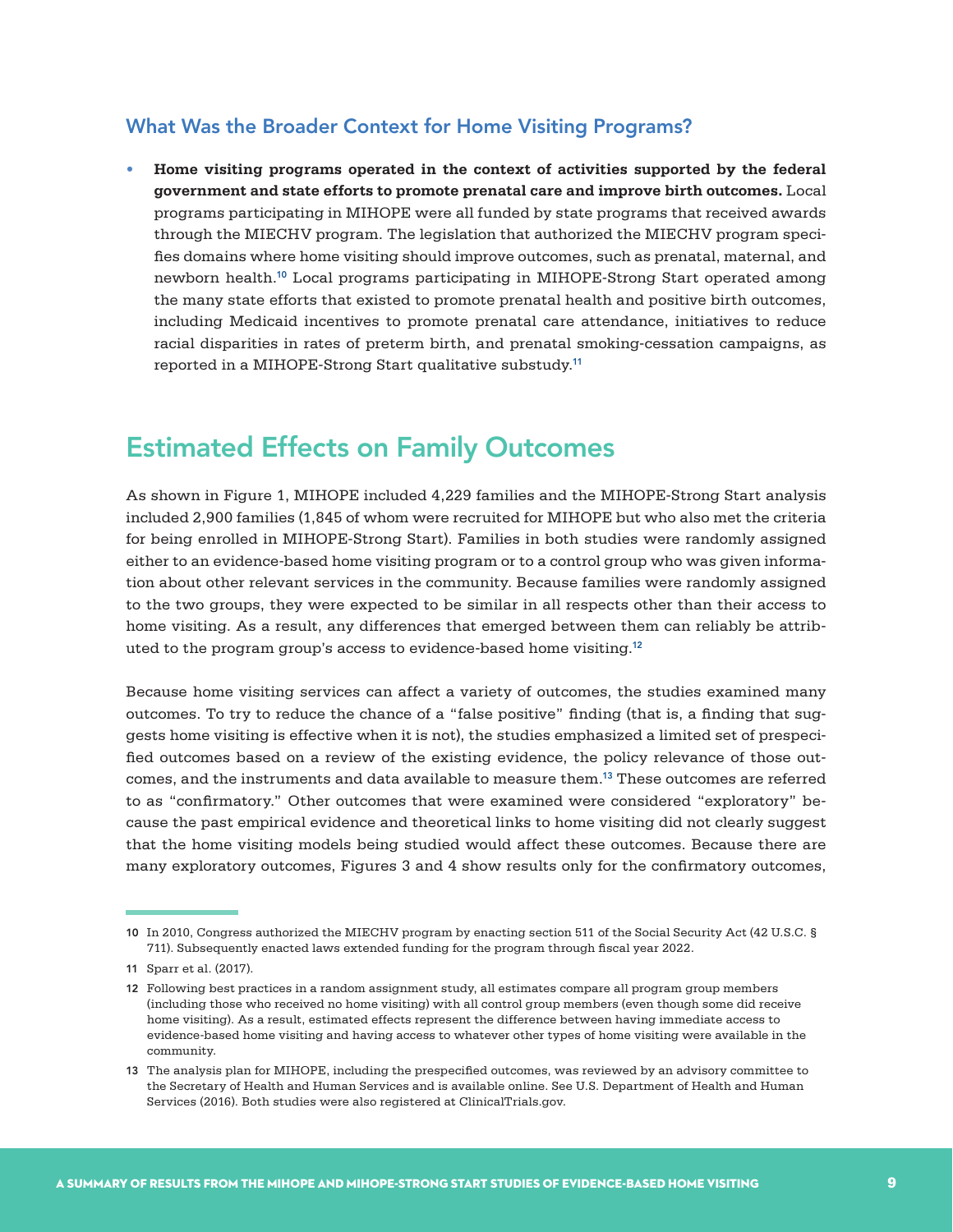although results for some exploratory outcomes are discussed below where a pattern of results suggests a set of findings with potentially important implications. Box 2 explains how to read Figures 3 and 4.

#### Did Evidence-Based Early Childhood Home Visiting Improve Birth Outcomes?

**• MIHOPE-Strong Start found that home visiting did not improve any confirmatory outcomes related to birth, prenatal health behaviors, or neonatal care among families participating in the study.** For example, home visiting did not significantly decrease rates of low birth weight, preterm birth, or admission to a neonatal intensive care unit (Figure 3). Home visiting also had no statistically significant effects on breastfeeding at hospital discharge or on a child's health care use during the first year of life. It is important to note that only a

#### Box 2. How to Read the Figures Showing Estimated Effects

Figures 3 and 4 provide a graphical representation of the estimated effects from MIHOPE and MIHOPE-Strong Start on outcomes the studies focused on. For each outcome, the dot shows the difference between the program and control group in the study.

The horizontal line shows the 90 percent confidence interval, which is an estimate of the statistical imprecision of the effects of the home visiting program. Specifically, there is a 90 percent chance that the true effect would fall within the 90 percent confidence interval for any given study. A narrower confidence interval suggests a more precise estimate than a wider confidence interval (which indicates greater variability and thus greater uncertainty). Confidence intervals that do not contain zero indicate that the impact estimate is significantly different from zero at the 10 percent level of statistical significance, which means there is less than a 10 percent chance this estimate would have been seen if the home visiting programs made no difference.

Results in Figure 3 are shown in their natural units. For example, the impact on low birth weight represents the difference in the proportion of the program and control groups with low-birth-weight babies. Results in Figure 4 are shown as effect sizes. An effect size is calculated by dividing the estimated effect by the standard deviation of the outcome in the study sample. The interpretation of an effect size will vary with the outcome and the context, so it is difficult to characterize the magnitude of effect sizes in general. A standard intelligence quotient (IQ) test has a standard deviation of 10, for example, so an effect size of 0.10 would represent a 1-point change in IQ. For an outcome expressed as a percentage, such as the percentage of mothers with subsequent pregnancies, an effect size of 0.10 would represent a change of about 3 percentage points to 5 percentage points in the outcome.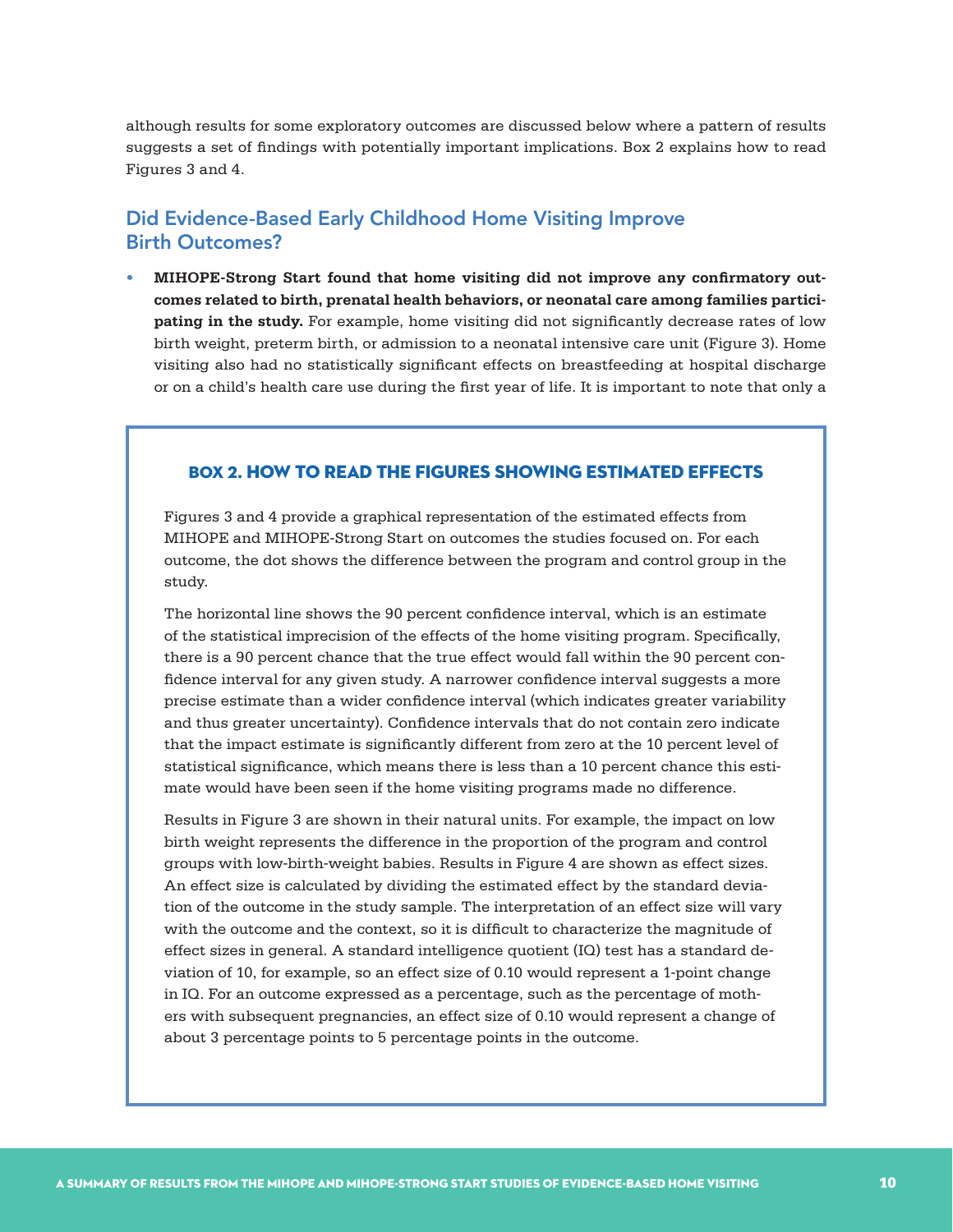#### Figure 3. Estimated Effects on MIHOPE-Strong Start Confirmatory Outcomes



SOURCES: Calculations based on state vital records and Medicaid enrollment and claims data.

NOTES: The scale represents the difference in percentage points between the program group and the control group for the first seven outcomes and the difference in number of visits for the last outcome.

 Estimates were regression-adjusted using generalized least squares, controlling for pre-random assignment characteristics of sample members weighted to adjust for differing random assignment ratios used in MIHOPE and MIHOPE-Strong Start. Sample sizes vary depending on the data source and measure.

 Infant emergency department visits, hospitalizations, and well-child visits are based on Medicaid-paid health care use from birth until the first birthday.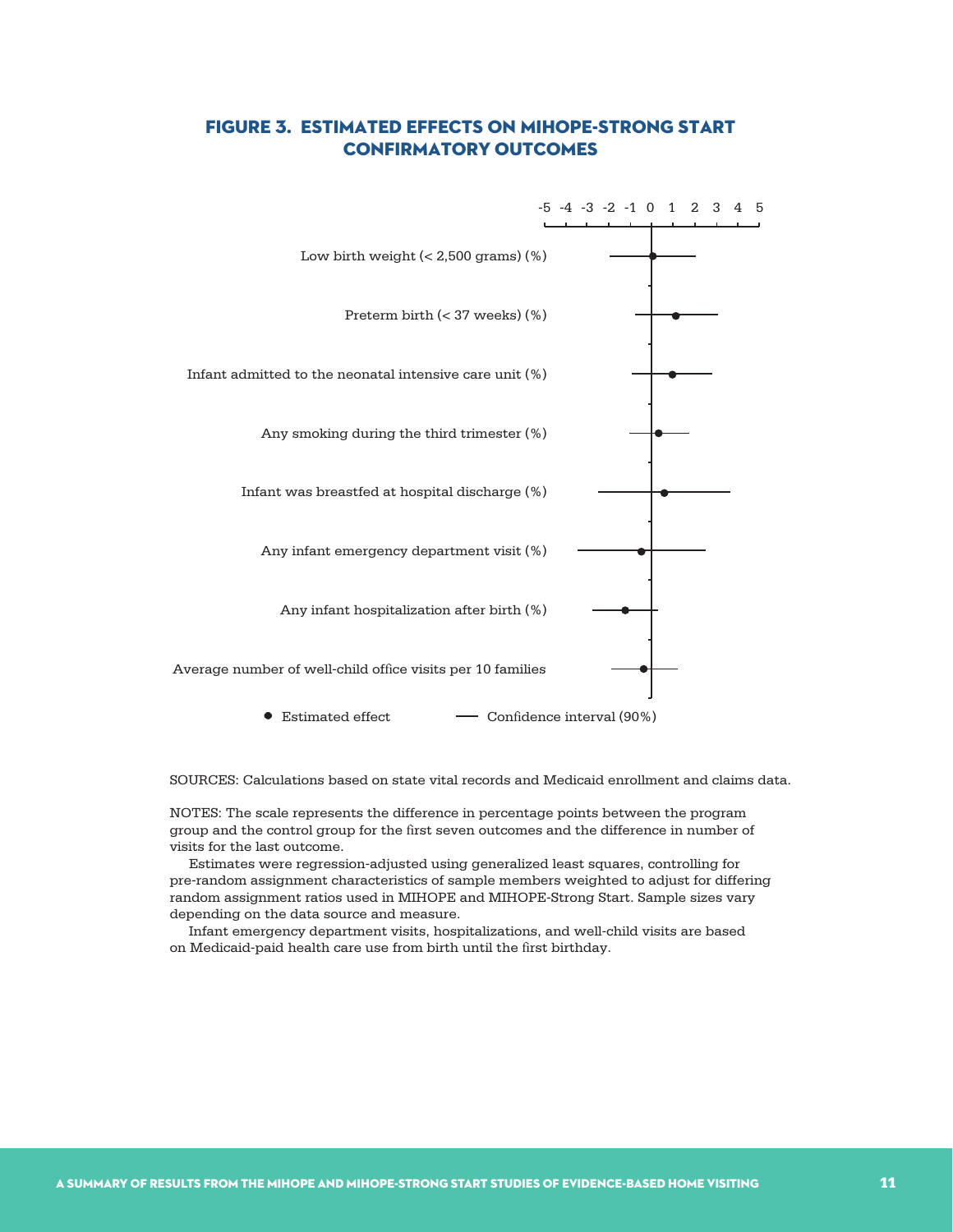#### Figure 4. Estimated Effects on MIHOPE Confirmatory Outcomes (All Results Shown as Effect Sizes)

-0.2 -0.1 0.0 0.1 0.2 Receiving education or training Quality of the home environment Parental supportiveness Health insurance coverage for the child Number of Medicaid-paid well-child visits Child's receptive language skills

**Outcomes where positive effects mean improvements for families**

#### **Outcomes where negative effects mean improvements for families**



● Effect size – Confidence interval (90 percent)

SOURCES: Calculations based on the MIHOPE 15-month follow-up survey, the in-home assessment, the parent-child videotaped interaction, and Medicaid enrollment and claims data.

NOTES: All results are presented in effect sizes, which normalize effects by dividing them by the standard deviations of the outcomes. Estimates were regression-adjusted using generalized least squares, controlling for pre-random assignment characteristics of sample members. Sample sizes vary depending on the data source and measure.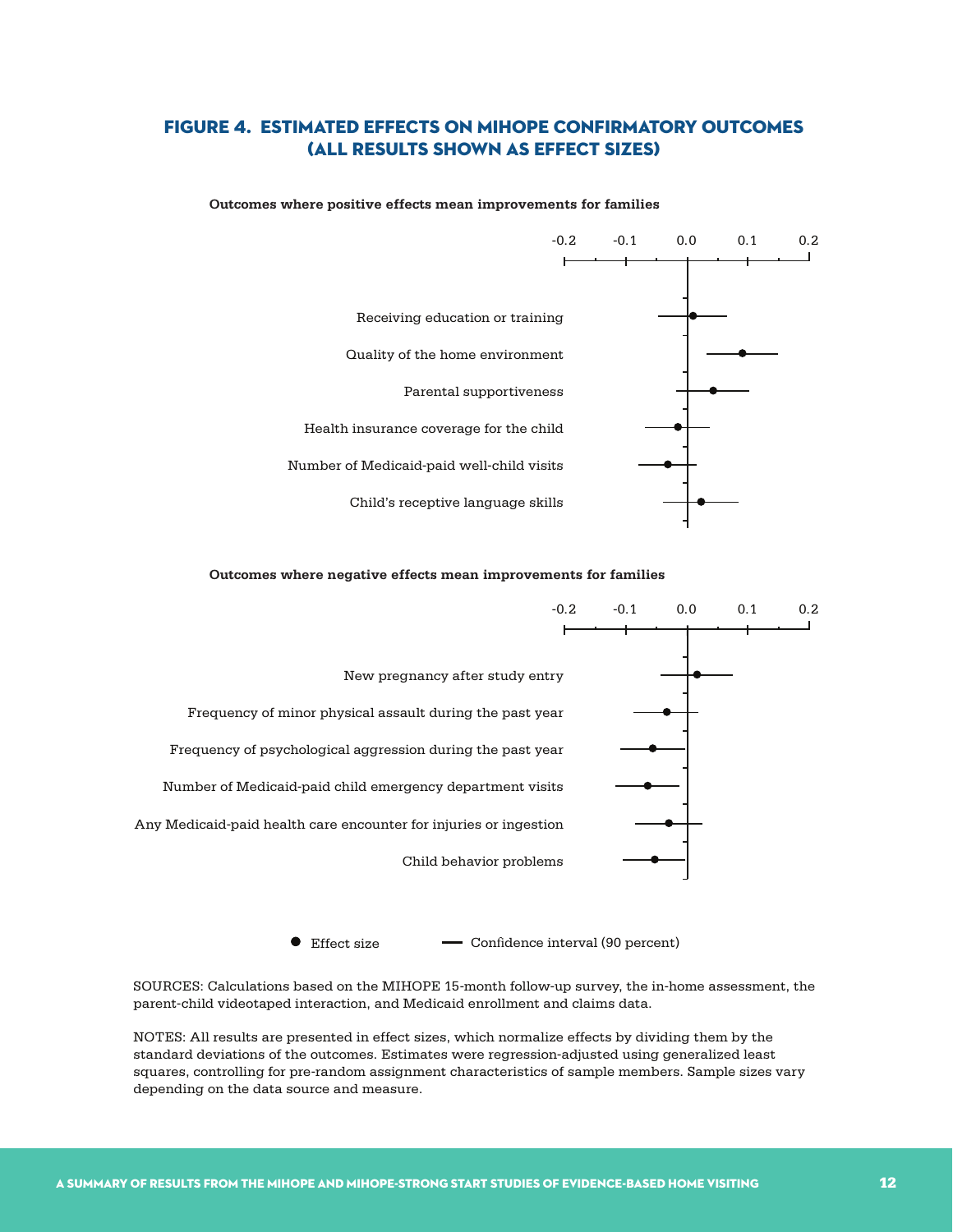few previous studies of home visiting have found improvements in birth outcomes, and in some instances the effects were found only among subgroups of families. The lack of effects in MIHOPE-Strong Start may reflect the fact that most families in the study had adequate prenatal care even without receiving home visiting and few women in the study were engaged in risky behaviors such as smoking. Thus, a question for future research is whether the home visiting programs would have greater effects on these outcomes if they served an even higher-risk group of families, such as mothers who smoked or those who were not receiving prenatal care.

#### Did Home Visiting Improve Outcomes After Children Were Born?

- **• Around the time children were 15 months old, MIHOPE found positive effects for families on some confirmatory outcomes.** Estimated effects were statistically significant for 4 of 12 confirmatory outcomes, indicating improved quality of the home environment, reduced frequency of psychological aggression toward the child, fewer emergency department visits for the child, and fewer child behavior problems (Figure  $4$ ).<sup>14</sup> The finding of statistically significant estimates in several outcome areas is consistent with the broad scope of program services. The effects MIHOPE found on these outcomes are generally somewhat smaller than the average effects found in past studies, although MIHOPE differs from those studies in a number of important ways. For example, many of those studies were of individual models of home visiting, took place in a limited number of locations, and occurred in a time when control group families had access to fewer services in their communities. In addition to the four outcomes where home visiting had statistically significant effects, there were five other confirmatory outcomes where program group families had better results on average than control group families, though the differences were not statistically significant. This pattern of results further suggests that home visiting had generally positive and broad effects through 15 months.<sup>15</sup>
- **• The home visiting programs studied in MIHOPE might be reducing household aggression.** Results for a set of confirmatory and exploratory outcomes suggest that home visiting services may be reducing household aggression. For example, there are statistically significant reductions in the frequency of psychological aggression toward children (a confirmatory outcome) as well as mothers' experience with intimate partner violence and mothers' use of domestic violence services (exploratory outcomes). These effects may be associated with the statistically significant reductions in parental depression and parental stress (ex-

<sup>14</sup> After adjusting for the number of confirmatory outcomes, none of the 12 estimated effects is statistically significant. This finding reduces the study team's confidence that any individual outcome was improved by the home visiting services that were studied but, as discussed in footnote 15, the evidence indicates there are positive effects for families.

<sup>15</sup> A statistical test of the number of outcomes for which estimated effects would be positive resulted in a p-value of 0.096 for having 9 or more positive findings out of 12, meaning there is less than a 10 percent probability that this pattern of results would have resulted if home visiting had no effect on any of the 12 outcomes. A statistical test suggested by Caughey, Dafoe, and Seawright (2017) that also takes into account the magnitude of the estimated effects has a p-value of 0.025, meaning there is a 2.5 percent probability this pattern of results would have been found if home visiting had no effects on the 12 outcomes. Neither test was prespecified in the study's analysis plan.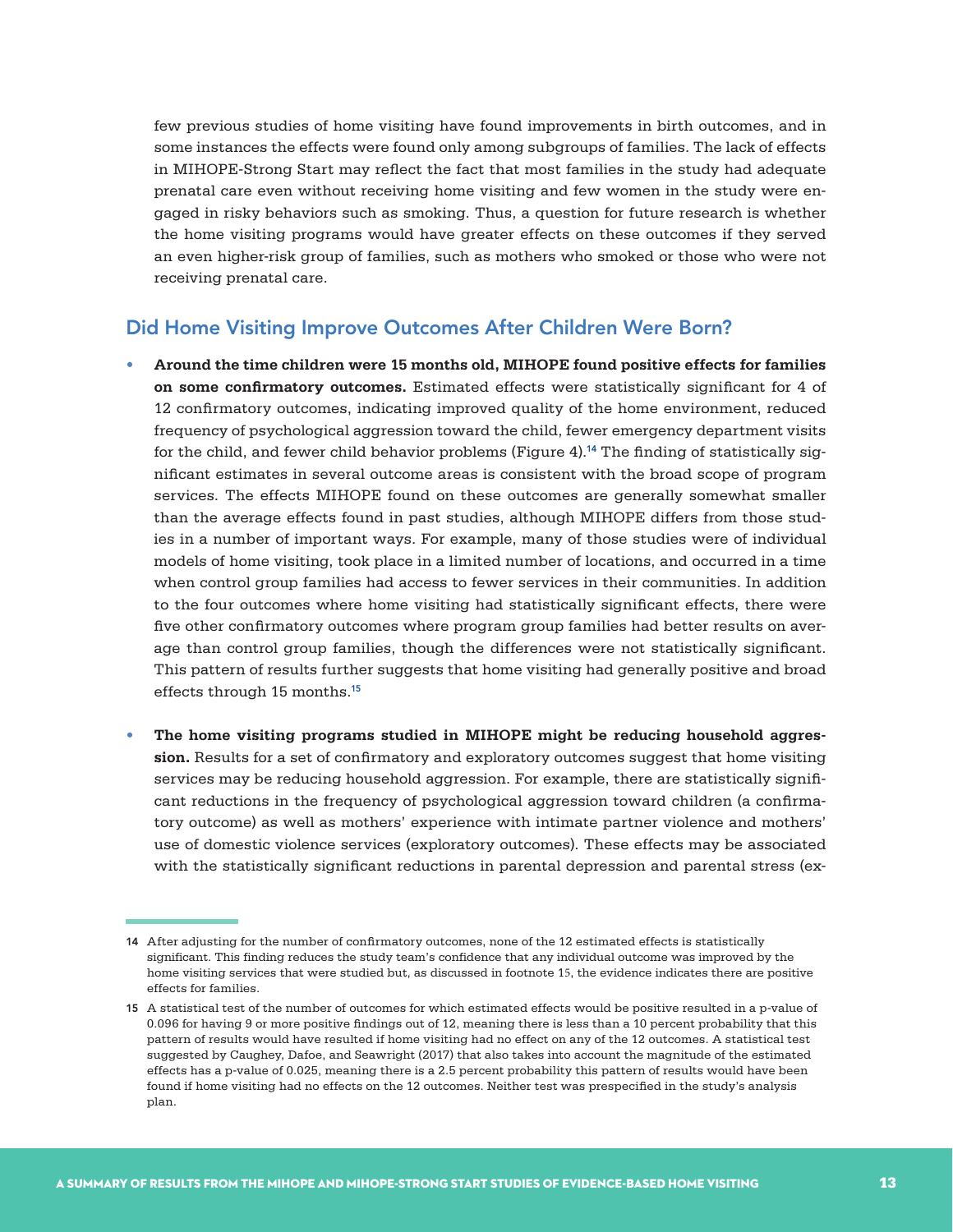ploratory outcomes) that MIHOPE found, as well as with the positive changes in parenting practices, including increased parental discipline using gentle guidance (an exploratory outcome). Reduced household aggression and improved parenting behaviors could also help explain observed reductions in child behavior problems (a confirmatory outcome). Because adverse childhood experiences such as child abuse and intimate partner violence have been shown to be associated with negative long-term outcomes, reducing household aggression could continue to benefit children as they grow older.

- **• Results from MIHOPE for several exploratory outcomes suggest home visiting may improve maternal health.** MIHOPE found that home visiting resulted in improvements in women's general health, increases in health insurance coverage, and reductions in depressive symptoms. Improving maternal mental health could be especially important since it could result in improvements in many other areas, such as child development and economic self-sufficiency, although given the exploratory designation of these outcomes, additional research to confirm the findings is needed.
- **• Even though most estimated effects in these studies are not statistically significant, more estimates in MIHOPE are statistically significant than would be expected by chance.** The results discussed above indicate that home visiting is benefiting families with young children. Nevertheless, it is important to note that most effects on both confirmatory and exploratory outcomes examined in the two studies are not statistically significant and are generally small. At the same time, more estimates in MIHOPE are statistically significant than would be expected by chance, supporting the notion that home visiting is improving outcomes for families with young children.

#### How Do the Effects of Home Visiting Vary Across Evidence-Based Models, Local Programs, and Subgroups of Families?

- **• In MIHOPE, there are some statistically significant differences in effects on the confirmatory outcomes across the evidence-based models.** These differences are generally consistent with the models' focuses. For example, Parents as Teachers produced the largest increase in parental supportiveness and the Nurse-Family Partnership had the largest effect on reducing emergency department visits for children, although the differences are somewhat sensitive to the statistical method used to examine them.
- **• The effects of home visiting did not vary much across local programs in the studies.** Differences in how local programs were implemented were generally not associated with differences in effects, although the studies could only examine implementation features that varied substantially among local programs. As a result, it is possible that implementation features that were used by most local programs are responsible for the effects that were observed. One exception from MIHOPE-Strong Start is that local programs located in areas with a higher density of primary care providers reduced infant emergency department visits and low-weight births more than other local programs. This finding may suggest that families were better able to take advantage of referrals for health care in areas where there was an adequate supply of primary care providers.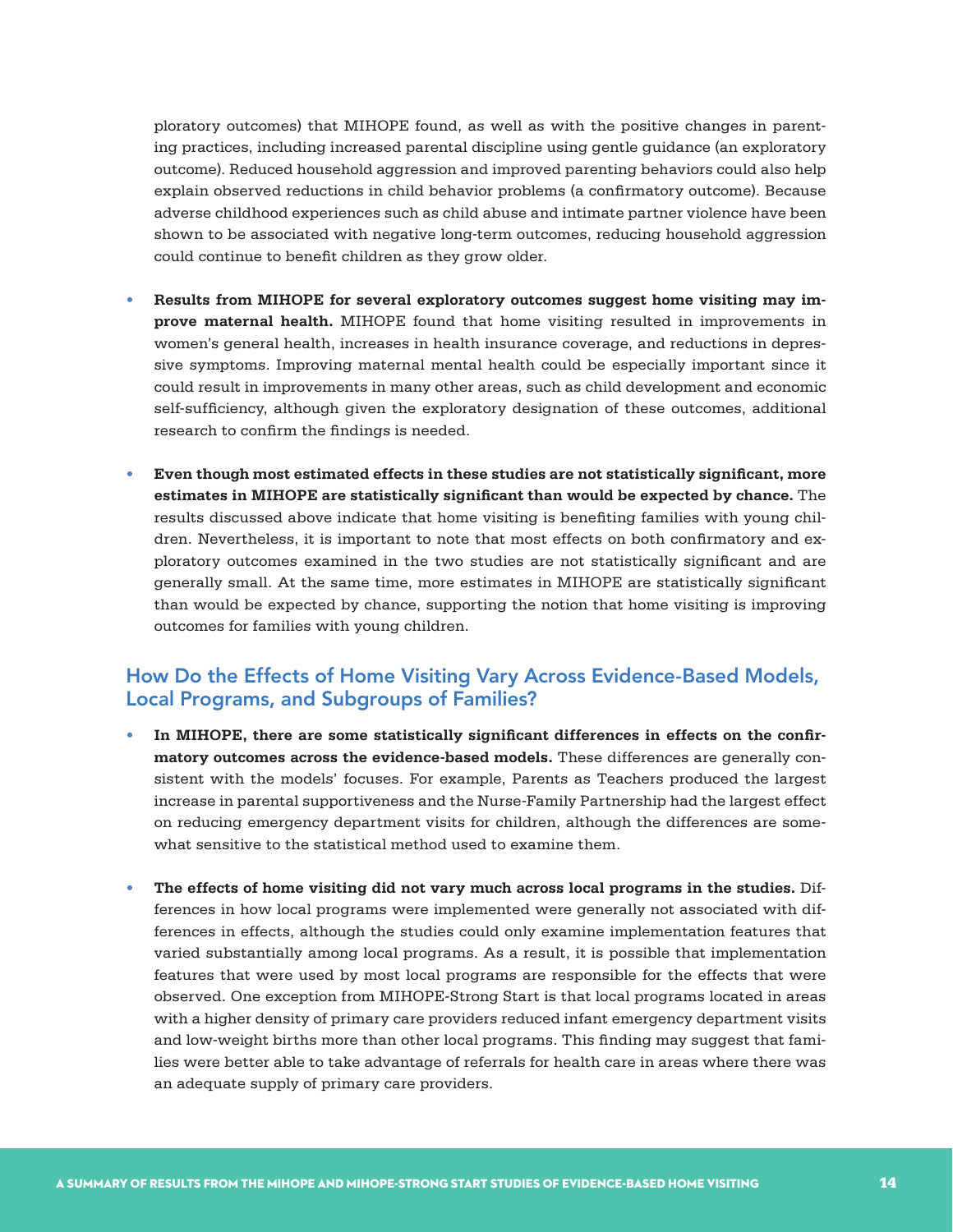**• Differences in estimated effects among subgroups of families in both studies generally are small.** Since home visiting services are intended to be tailored to family needs, an important question is whether effects are larger for some groups of families than for others. These studies found that estimated effects were similar across a number of types of families, including groups defined by race and ethnicity, by maternal age, and by the age of the child when the mother entered the study.<sup>16</sup>

### **Implications**

As discussed above, MIHOPE and MIHOPE-Strong Start found that home visitors generally felt well supported in working with families across a broad range of outcomes. The studies also found that families received a number of home visits that, while fewer than expected by the models, was similar to the number seen in previous studies.<sup>17</sup> While MIHOPE-Strong Start found that home visiting programs in the study did not improve birth outcomes, home visiting programs in MIHOPE did improve outcomes for families after children were born, although the effects were generally smaller than the average effects from past studies. MIHOPE's findings suggest that home visiting is improving outcomes for families with young children, while findings from both studies suggest several possible ways to strengthen the effects of home visiting services.

Home visiting programs might be better able to improve birth outcomes if they targeted families exhibiting health behaviors associated with poor birth outcomes, such as smoking and not receiving adequate prenatal care. The lack of effects in MIHOPE-Strong Start might reflect the fact that few women in the study smoked and nearly all were receiving prenatal care when they entered the study. Even so, previous studies have found that home visiting resulted in fewer subsequent pregnancies with poor birth outcomes, perhaps by reducing stress and improving maternal health and economic self-sufficiency.

Tailoring services more might make home visiting more effective. For example, MIHOPE found that not all women with needs or risks such as mental health problems discussed those topics with home visitors or received referrals for relevant services, even though those services were available in most communities.

Another challenge home visiting programs face is keeping families engaged in services. In MI-HOPE, families experiencing the most risk factors for poor child well-being (such as the mother

<sup>16</sup> MIHOPE examined effects for subgroups defined by race and ethnicity, gestational age (for pregnant women) or child age (for others), maternal parity (whether or not the mother had other children), the presence of intimate partner violence, the mother's level of emotional functioning, the mother's level of psychological resources, and demographic risk (based on public assistance receipt, age, education, and whether the child's biological father lived in the home), all measured at the time the family entered the study. MIHOPE-Strong Start examined effects for subgroups defined by race and ethnicity, maternal age, trimester of pregnancy when a mother entered the study, and whether the mother smoked before pregnancy.

<sup>17</sup> Boller et al. (2014); Duggan et al. (2007).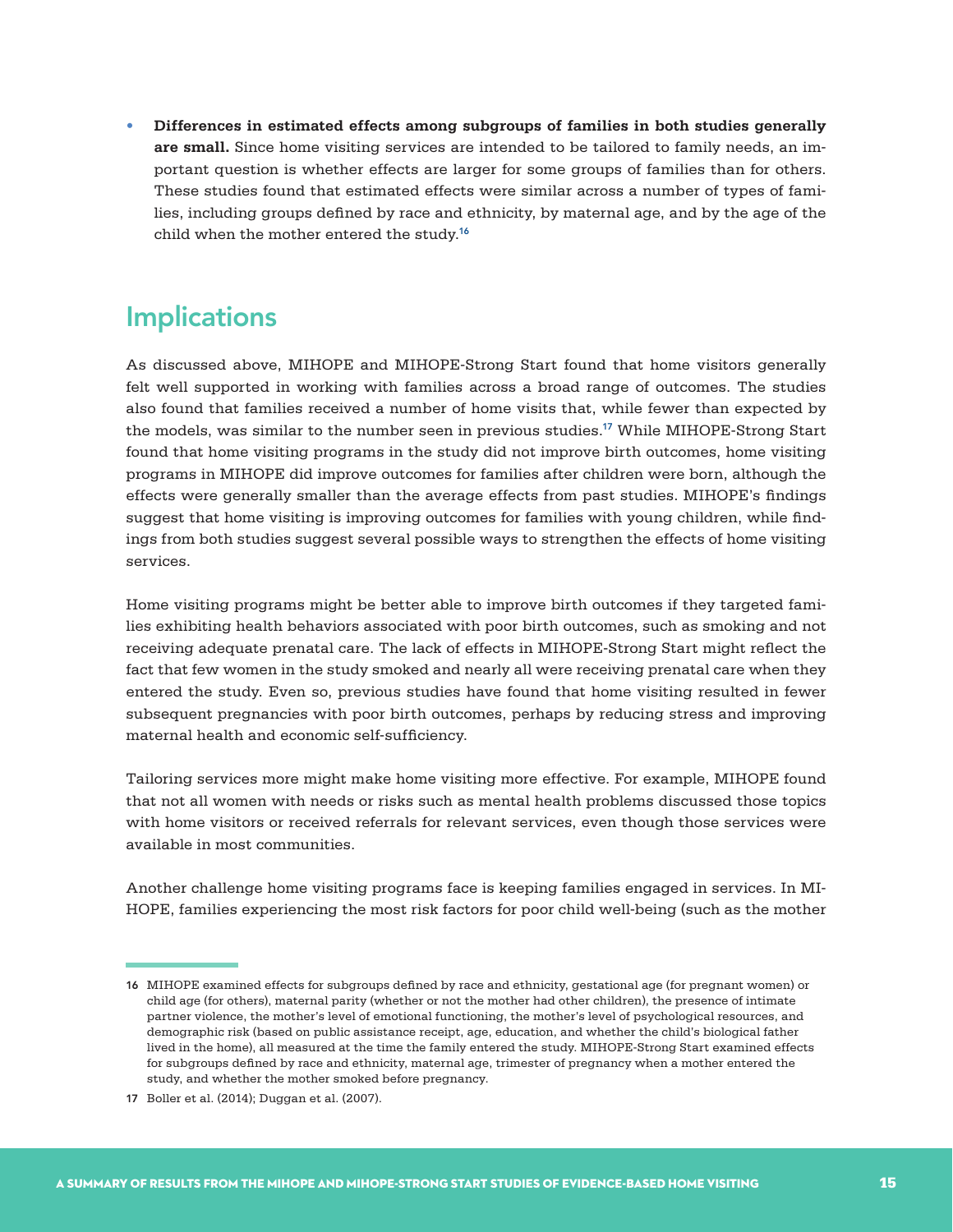being younger, not living with a child's biological father, or exhibiting relationship avoidance)<sup>18</sup> participated in home visiting less than families experiencing fewer risk factors. When interviewed, home visitors said that it was difficult to engage families who exhibited a high degree of risk. Two hard-to-engage groups are families who have moved more than once in the past year and women with difficulty trusting others. These groups were likely to stop receiving services early. It may be particularly important to track families when they move and to help home visitors find novel ways to engage the trust of mothers who have difficulty trusting others.

These suggestions for program implementation are consistent with ongoing efforts to strengthen home visiting. For example, the Health Resources and Services Administration in the U.S. Department of Health and Human Services recently launched the Innovation Toward Precision Home Visiting national research and development platform. The purpose of this platform is to better define and test which aspects of home visiting models lead to improved outcomes for particular types of families, which will help programs better understand what works, for whom, and in what contexts.<sup>19</sup> Further, the national offices of the evidence-based models, state and tribal MIECHV awardees, and local implementing agencies all continue to make changes in programs to improve services.

The effects found in MIHOPE on the quality of the home environment, children's behavior problems, maternal mental health, and household aggression may lead to longer-term effects on child outcomes. Such longer-term effects would be consistent with past studies that have found effects in areas such as child development, child maltreatment, and parental earnings long after families have stopped receiving home visiting services.<sup>20</sup> For that reason, MIHOPE is conducting short surveys with parents when their children are 2.5 and 3.5 years old and more extensive data collection with families when children are in kindergarten.

Taken together, the findings from MIHOPE and MIHOPE-Strong Start provide important information about how home visiting is being implemented and about the effects home visiting can have on families when their children are young, setting the stage for future research to examine the potential long-term effects as well.

<sup>18</sup> "Relationship avoidance" reflects the extent to which an individual avoids intimacy and distrusts others.

<sup>19</sup> For more information, see funding opportunity number HRSA-17-101 at U.S. Department of Health and Human Services, "MCHB Funding Opportunities" (n.d.), and Home Visiting Applied Research Collaborative (n.d.).

<sup>20</sup> Michalopoulos, Faucetta, Warren, and Mitchell (2017).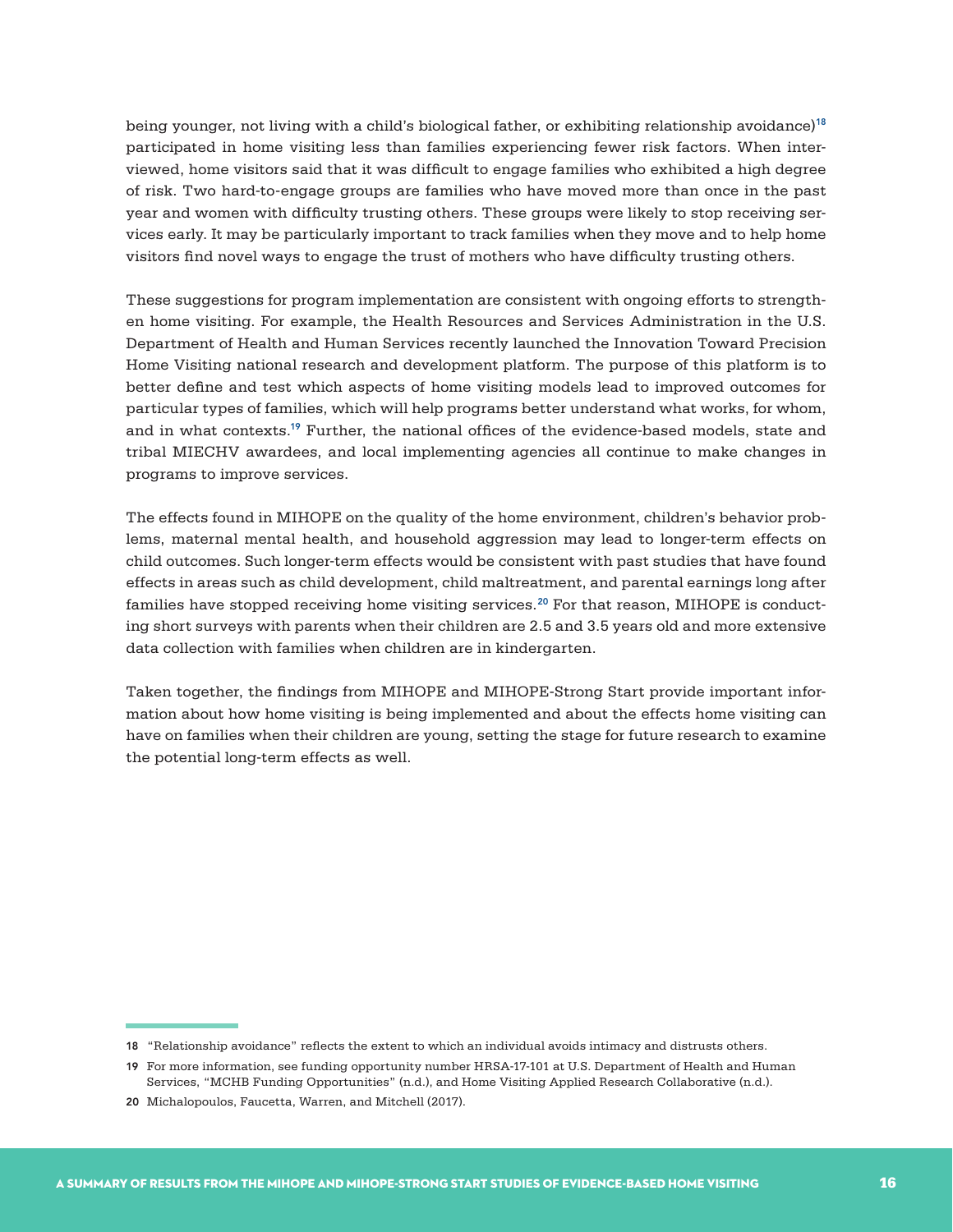### References

- Boller, Kimberly, Deborah Daro, Patricia Del Grosso, Russell Cole, Diane Paulsell, Bonnie Hart, Brandon Coffee-Borden, Debra Strong, Heather Zaveri, and Margaret Hargreaves. 2014. *Making Replication Work: Building Infrastructure to Implement, Scale-Up, and Sustain Evidence-Based Early Childhood Home Visiting Programs with Fidelity*. Washington, DC: Children's Bureau, Administration for Children and Families, U.S. Department of Health and Human Services.
- Casillas, Katherine L., Angèle Fauchier, Bridget T. Derkash, and Edward F. Garrido. 2016. "Implementation of Evidence-Based Home Visiting Programs Aimed at Reducing Child Maltreatment: A Meta-Analytic Review." *Child Abuse and Neglect* 53: 64-80.
- Caughey, Devin, Allan Dafoe, and Jason Seawright. 2017. "Nonparametric Combination (NPC): A Framework for Testing Elaborate Theories." *The Journal of Politics* 79, 2: 688-701.
- Duggan, Anne, Debra Caldera, Kira Rodriguez, Lori Burrell, Charles Rohde, and Sarah Shea Crowne. 2007. "Impact of a Statewide Home Visiting Program to Prevent Child Abuse." *Child Abuse and Neglect* 31, 8: 801-827.
- Duggan, Anne K., Elizabeth C. McFarlane, Amy M. Windham, Charles A. Rohde, David S. Salkever, Loretta Fuddy, Leon A. Rosenberg, Sharon B. Buchbinder, and Calvin C.J. Sia. 1999. "Evaluation of Hawaii's Healthy Start Program." *The Future of Children* 9, 1: 66-90.
- Duggan, Anne, Ximena A. Portilla, Jill H. Filene, Sarah Shea Crowne, Carolyn J. Hill, Helen Lee, and Virginia Knox. 2018. *Implementation of Evidence-Based Early Childhood Home Visiting: Results from the Mother and Infant Home Visiting Program Evaluation*. OPRE Report 2018-76A. Washington, DC: Office of Planning, Research and Evaluation, Administration for Children and Families, U.S. Department of Health and Human Services.
- Fixsen, Dean L., Sandra F. Naoom, Karen A. Blase, Robert M. Friedman, and Frances Wallace. 2005. *Implementation Research: A Synthesis of the Literature*. Tampa, FL: Louis de la Parte Florida Mental Health Institute, National Implementation Research Network.
- Home Visiting Applied Research Collaborative. n.d. "Innovation Toward Precision Home Visiting." Website: www.hvresearch.org. Accessed on October 3, 2018.
- Lee, Helen, Sarah Shea Crowne, Melanie Estarziau, Keith Kranker, Charles Michalopoulos, Anne Warren, Tod Mijanovich, Jill H. Filene, Anne Duggan, and Virginia Knox. 2019. *The Effects of Home Visiting on Prenatal Health, Birth Outcomes, and Health Care Use in the First Year of Life: Final Implementation and Impact Findings from the Mother and Infant Home Visiting Program Evaluation-Strong Start*. Washington, DC: Office of Planning, Research, and Evaluation, Administration for Children and Families, U.S. Department of Health and Human Services.
- Michalopoulos, Charles, Kristen Faucetta, Carolyn J. Hill, Ximena A. Portilla, Lori Burrell, Helen Lee, Anne Duggan, and Virginia Knox. 2019. *Impacts on Family Outcomes of Evidence-Based Early Childhood Home Visiting: Results from the Mother and Infant Home Visiting Evaluation*. Washington, DC: Office of Planning, Research, and Evaluation, Administration for Children and Families, U.S. Department of Health and Human Services.
- Michalopoulos, Charles, Kristen Faucetta, Anne Warren, and Robert Mitchell. 2017. *Evidence on the Long-Term Effects of Home Visiting Programs: Laying the Groundwork for Long-Term Follow-Up in the Mother and Infant Home Visiting Program Evaluation (MIHOPE)*. OPRE Report 2017-73. Washington, DC: Office of Planning, Research, and Evaluation, Administration for Children and Families, U.S. Department of Health and Human Services.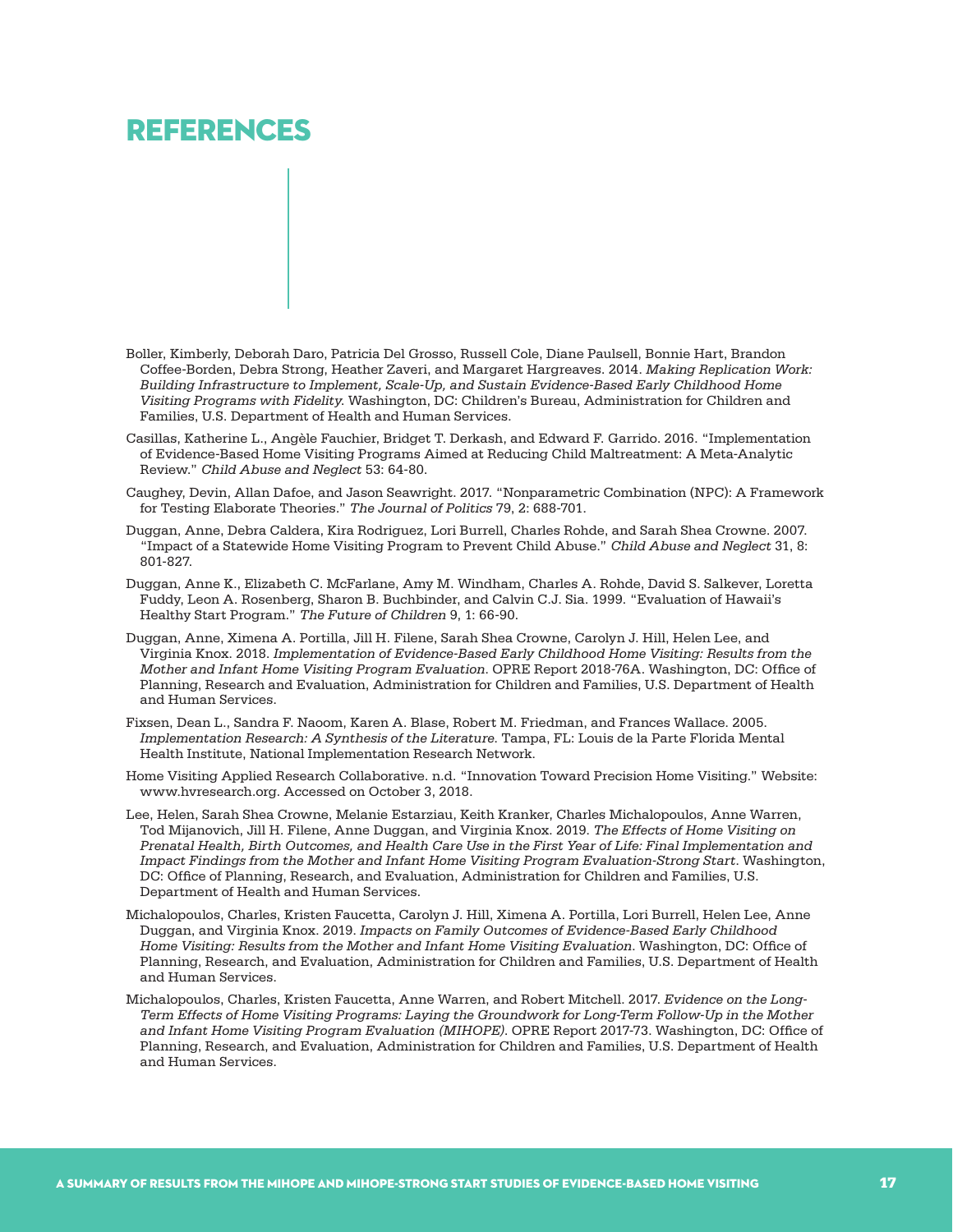- O'Brien, Ruth A., Patricia Moritz, Dennis W. Luckey, Maureen W. McClatchey, Erin M. Ingoldsby, and David L. Olds. 2012. "Mixed Methods Analysis of Participant Attrition in the Nurse-Family Partnership." *Prevention Science* 13, 3: 219-228.
- Sparr, Mariel, Alexandra Joraanstad, Grace Atukpawu-Tipton, Nicole Miller, Julie Leis, and Jill Filene. 2017. *Promoting Prenatal Health and Positive Birth Outcomes: A Snapshot of State Efforts*. OPRE Report 2017-65. Washington, DC: Office of Planning, Research, and Evaluation, Administration for Children and Families, U.S. Department of Health and Human Services.
- U.S. Department of Health and Human Services. 2016. "Secretary's Advisory Committee on the Maternal, Infant and Early Childhood Home Visiting Program Evaluation Meeting – September 21, 2015." Website: www.acf.hhs.gov/opre/resource/secretarys-advisory-committee-maternal-infant-early-childhoodhomevisiting-evaluation-9-21-2015.
- U.S. Department of Health and Human Services. 2017a. "Mother and Infant Home Visiting Program Evaluation (MIHOPE), 2011-2017." Website: www.acf.hhs.gov/ opre/research/project/maternal-infant-and-early-childhood-home-visiting-evaluation-mihope.
- U.S. Department of Health and Human Services. 2017b. "Mother and Infant Home Visiting Program Evaluation — Strong Start (MIHOPE-Strong Start), 2012-2017." Website: www.acf.hhs.gov/opre/research/ project/mother-and-infant-home-visiting-program-evaluation-strong-start-mihope-ss.
- U.S. Department of Health and Human Services. n.d. "Home Visiting Evidence of Effectiveness." Website: homvee.acf.hhs.gov. Accessed on October 5, 2018.
- U.S. Department of Health and Human Services. n.d. "MCHB Funding Opportunities." Website: https:// mchb.hrsa.gov/fundingopportunities. Accessed on October 3, 2018.
- Wagner, Mary, Donna Spiker, Margaret Inman Linn, Suzanne Gerlach-Downie, and Frances Hernandez. 2003. "Dimensions of Parental Engagement in Home Visiting Programs: Exploratory Study." *Topics in Early Childhood Special Education* 23, 4: 171-187.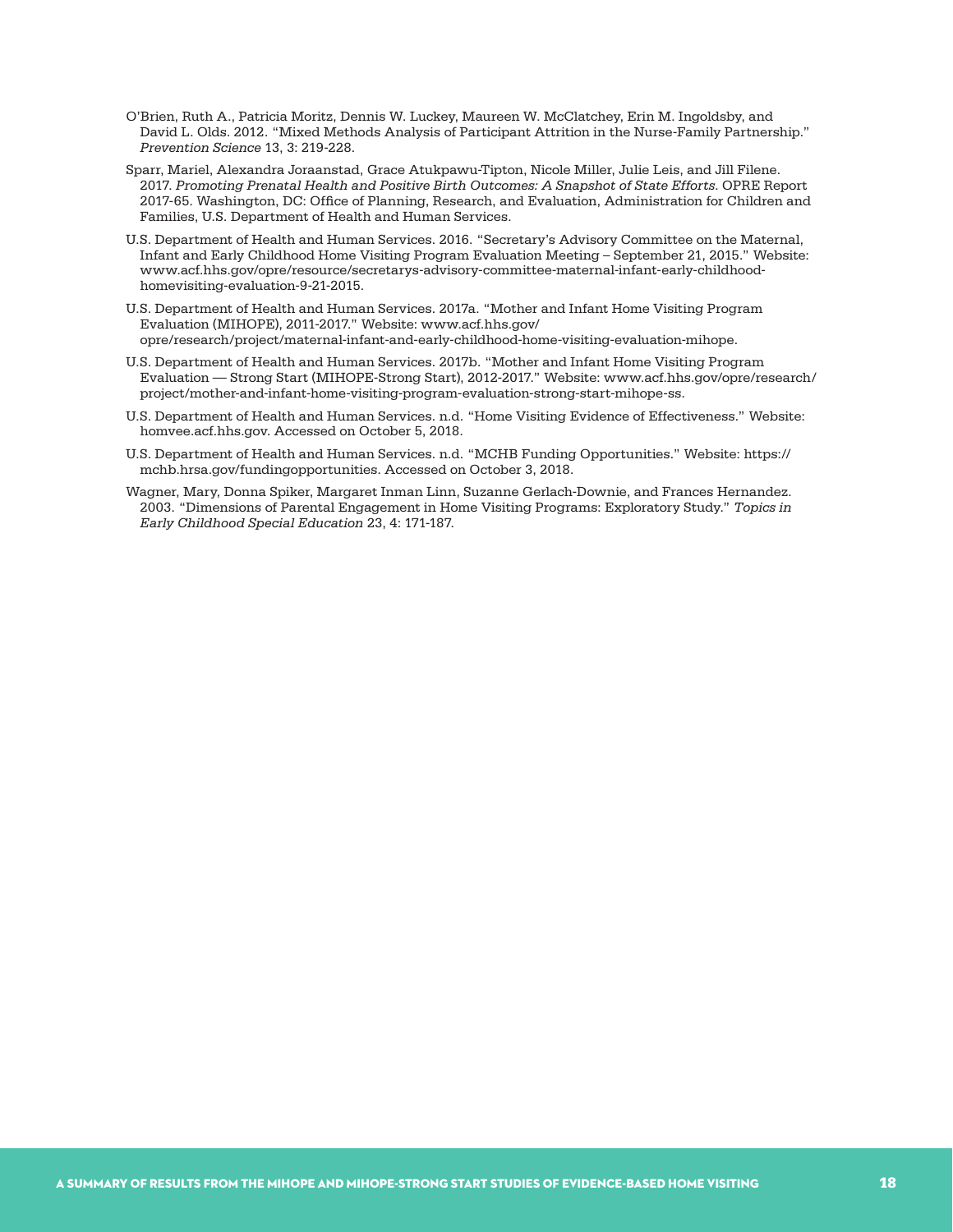# Acknowledgments

This brief reflects suggestions from staff members at the Administration for Children and Families (ACF) and the Health Resources and Services Administration (HRSA), including Nancy Geyelin Margie, Laura Nerenberg, Naomi Goldstein, Emily Schmitt, and Maria Woolverton from ACF, and Rachel Herzfeldt-Kamprath, Judith Labiner-Wolfe, Kyle Peplinski, and Meseret Bezuneh from HRSA.

This brief builds on the contributions of authors on the various reports. Carolyn Hill contributed to both the Mother and Infant Home Visiting Program Evaluation (MIHOPE) implementation research report and the MIHOPE impact report; Lori Burrell was an author on the MIHOPE impact report; and Melanie Estarziau, Keith Kranker, Anne Warren, and Tod Mijanovich were authors on the MIHOPE-Strong Start final report.

At MDRC, Patrick Cremin, Samantha Goldstein, and Ashley Qiang created original versions of the figures used, Mallory Undestad coordinated the production of the brief, Joshua Malbin edited it, and Carolyn Thomas laid it out and designed the graphics.

The Authors